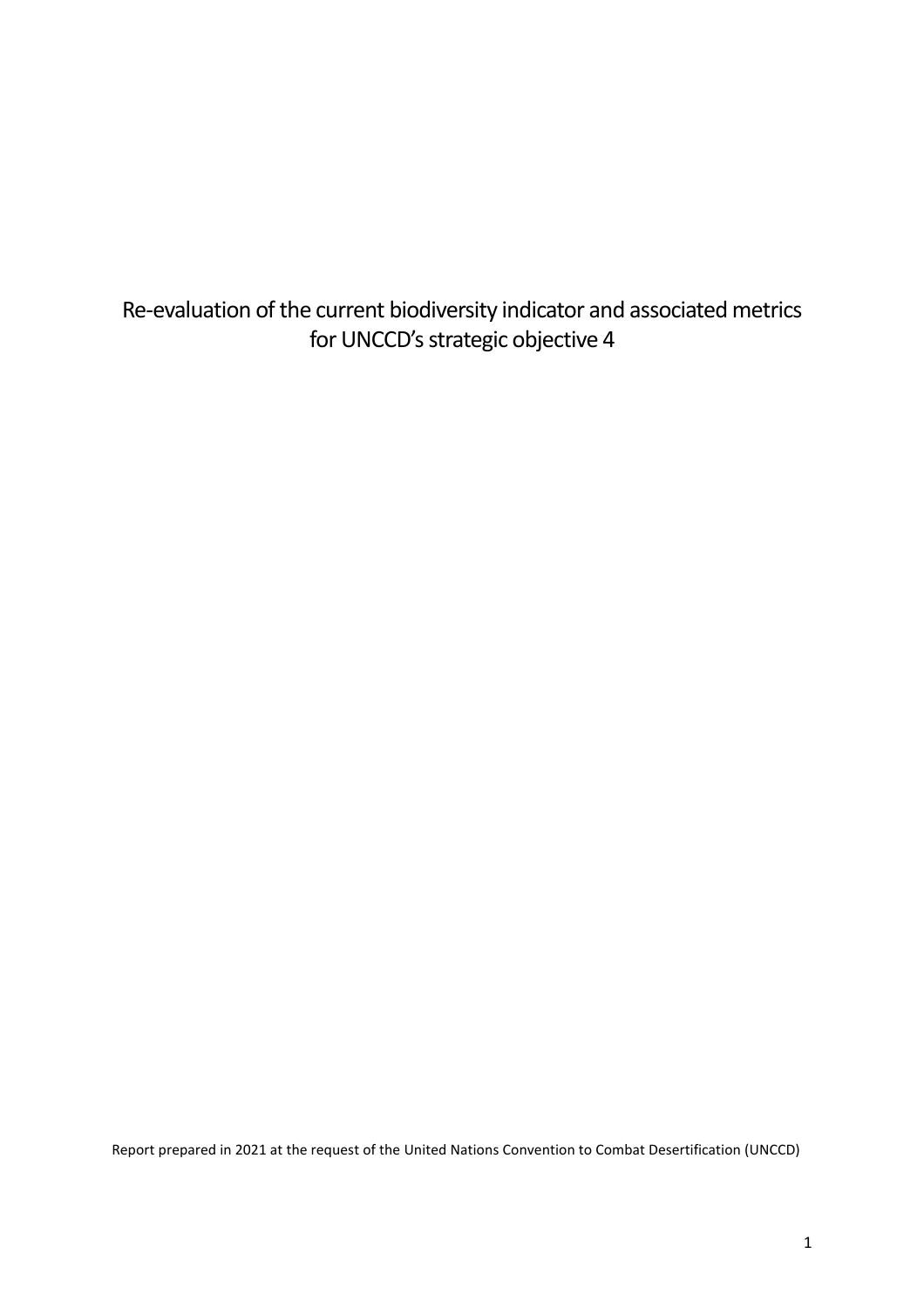#### <span id="page-1-0"></span>**Process for Report Production & Review:**

UNCCD secretariat commissioned this report to Dr. Neville D. Crossman. The draft prepared by Dr. Crossman underwent both an internal review process and an external review process. The external review process was designed to strengthen the substance of the report. It involved external experts from the scientific community, including representatives of relevant international organizations, as well as country Parties to the UNCCD. The UNCCD Secretariat is grateful to all reviewers for their helpful comments and suggestions.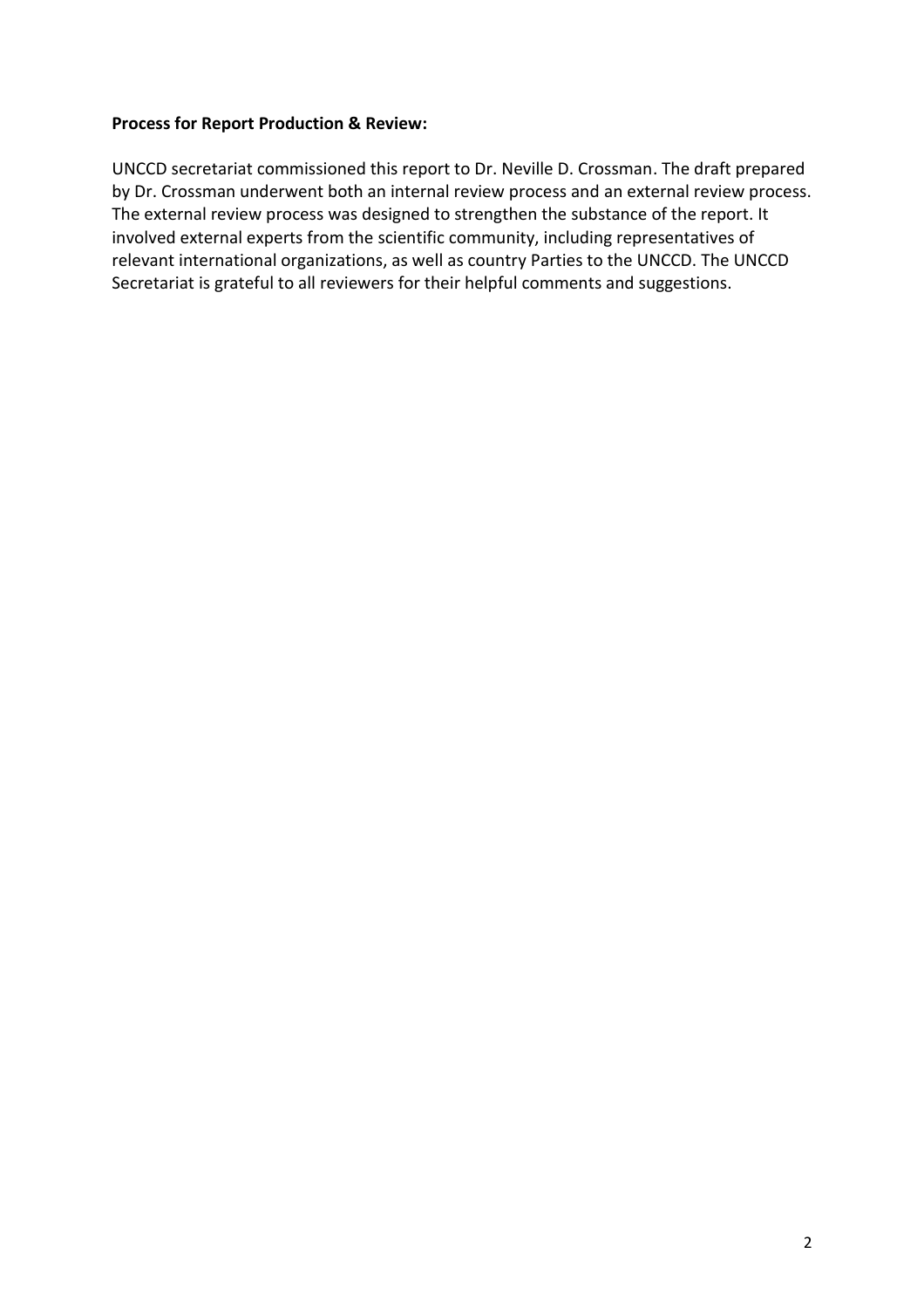### Executive Summary

Parties to the UNCCD are required to report on measures undertaken to implement the five strategic objectives of the UNCCD 2018−2030 Strategic Framework. Strategic objective 4 (SO4) of the Strategic Framework aims to generate global environmental benefits through effective implementation of the Convention. For SO4 the Red List Index was used in the 2017-2018 reporting by Parties to report on trends in abundance and distribution of selected species. An upward trend in the Red List Index means that the overall level of extinction risk in the set of species considered is decreasing in the reporting country. This could be achieved by slowing the rate of extinctions AND/OR through reducing the extinction risk of threatened species by down listing them to lower categories of threat. Attribution of the upward trend in Red List Index to implementation of the Convention means co-benefits are provided by the Convention and SO4 is being achieved. Countries are encouraged to report on the drivers of trends in the indicator (abundance and distribution of selected species) and metric (Red List Index) to help attribute changes to implementation of the Convention.

Only 51 countries provided numeric Red List Index values in their 2017-2018 reporting. Indicators used in national reporting of progress against the strategic objectives should be reviewed and improved as needed. Revision should ensure alignment and compatibility with other key international conventions and initiatives, particularly the SDGs and the post-2020 Global Biodiversity Framework being developed for all biodiversity conventions under the umbrella of the Convention on Biological Diversity (CBD). Further, in decision 22/COP.11 (para 6 and Annex), UNCCD Parties decided that trends in abundance and distribution of selected species may potentially be replaced by an indicator measuring trends in ecosystem functional diversity once system understanding and data production allows.

The objective of this report is to review existing indicators and metrics for reporting on biodiversity and recommend either an alternative metric associated with the current progress indicator (trends in abundance and distribution of selected species) or an alternative progress indicator (and associated metrics) measuring trends in ecosystem functional diversity. In the context of UNCCD monitoring, indicators are *what* should be measured, and metrics/proxies are *how* the indicators should be measured.<sup>1</sup> For this report, a metric is defined as a component of an indicator and multiple metrics may be used to measure progress toward targets for which individual indicators are applied. For this report, the criteria for evaluating candidate biodiversity indicators/metrics were based on a refinement of those used in past UNCCD indicator development efforts (see Table 1 for the complete list).<sup>2</sup>

The key sources used in this report to identify global biodiversity indicators and related metrics for review were the SDGs Global Indicator Framework, the draft Monitoring Framework and proposed headline indicators for the post-2020 Global Biodiversity Framework, and the UNEP-WCMC review of biodiversity indicators supporting the post-2020 Global Biodiversity Framework. A total of 22 metrics were longlisted from the many indicators and metrics listed in these documents, and these were further scored against six criteria (see Table 1). The 22 metrics in the longlist are robust (quality is well documented and the methodology is replicable), are considered current, are comparable (consistently available across countries), are compatible (used by other initiatives), are relevant to

<sup>&</sup>lt;sup>1</sup> See para 24(a) in ICCD/COP(10)/CST/2, where the underlying logic (and in some cases, language) of the indicator set hierarchy used for national reporting was initially defined. This and other core principles identified in ICCD/COP(10)/CST/2 set the stage shaping UNCCD monitoring, as per decision 19/COP.10 and decision 22/COP.11.

<sup>&</sup>lt;sup>2</sup> Building on ICCD/COP(10)/CST/2 and related decisions 19/COP.10 and 22.COP.11, the criteria and methodology for establishing the UNCCD indicator and monitoring framework was further summarized in decision 11/COP.14 para 17 and its annex. The criteria listed there were used as the based for the criteria employed in this report, which are listed in Table 1.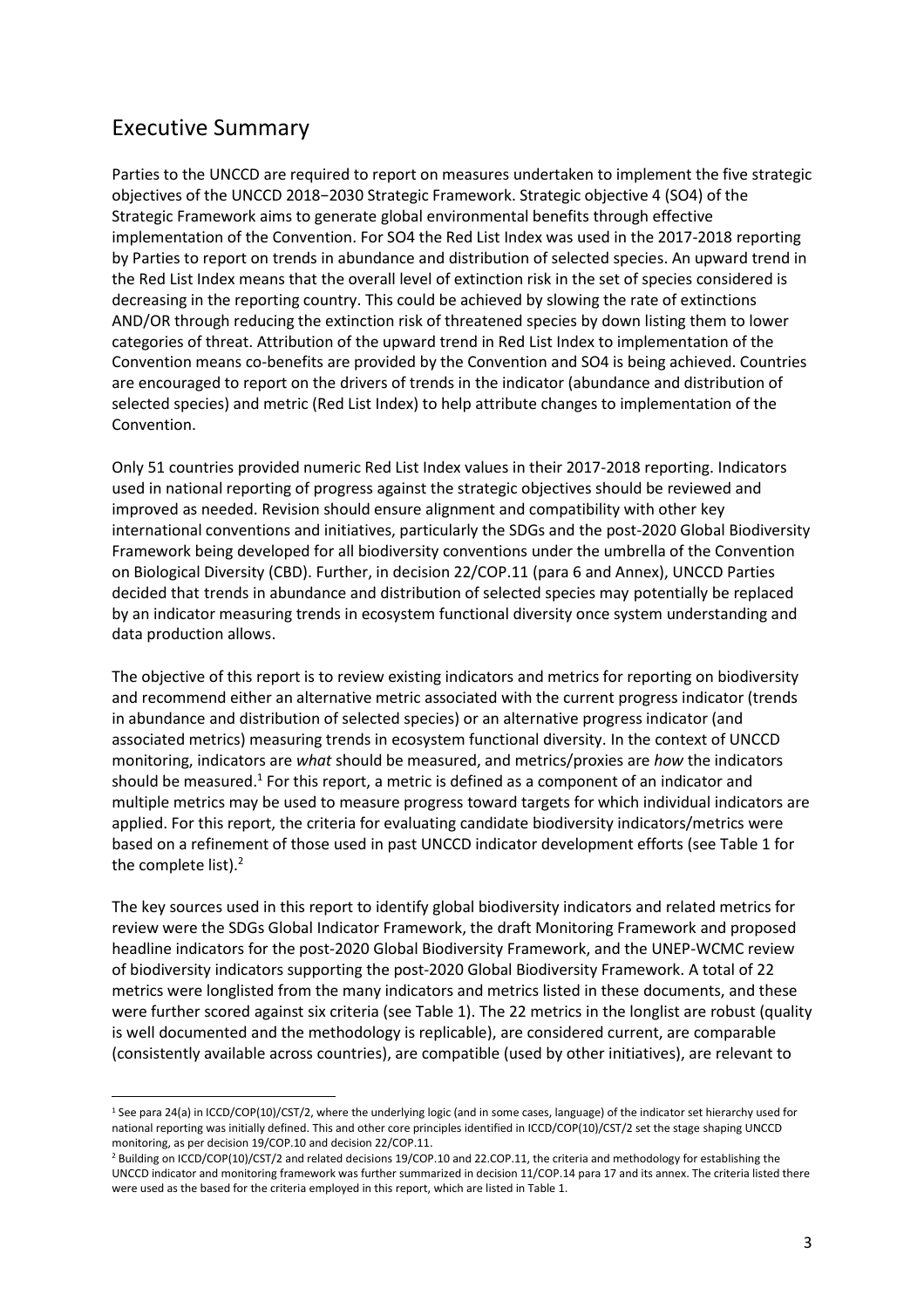biodiversity while being sensitive to land degradation, can be disaggregated for national use, and are ready and available to use. Many of the indicators and associated metrics presented here are also readily able to create ownership at the national level because methods are available for national use.

From the longlist, eight indicators scored the highest across the six assessed criteria. The eight indicators included the Red List Index, plus indicators of protected areas, and species abundance and extinction. Forest/forest tree cover and loss also scored highly, but there is reporting redundancy with these indicators because reporting against strategic objective 1 (SO1) in the UNCCD 2018-2030 Strategic Framework includes an assessment of change in tree land cover. An indicator of ecosystem functional diversity has been produced at global scale, but this scored relatively low.

Since the 2017-2018 reporting, significant advancements have been made to the Red List Index, including: improved disaggregation capabilities both spatially and thematically; increased functionality on the Red List Index website that allows advanced searches and downloads of disaggregated data; open source code for automating national disaggregation; more species groups; improved guidance for use of the Red List Index by countries, and; timelines of Red List Index updates that align with SDG reporting needs. These advancements will make it easier and more efficient for country Parties to interpret and report on the Red List Index.

The key findings are:

- As the Monitoring Framework and related indicators for the post-2020 Global Biodiversity Framework will not be finalised until later in 2021, the alignment with UNCCD timeframes for the next round of reporting will be challenging.
- The highest scoring indicator (Trends in proportion of area of particular importance for biodiversity protected and conserved) and associated metric (Average proportion of Terrestrial Key Biodiversity Areas (KBAs) covered by protected areas) is particularly relevant to protecting and improving biodiversity and offers a simple and intuitive measure of a Party's progress toward achieving environmental benefits from implementing the Convention. The coverage of Key Biodiversity Areas should be limited to terrestrial ecosystems to remain in the UNCCD's remit. In future the UNCCD should consider how to include broader SLM conservation actions (e.g. ecosystem restoration on private land) in addition to protected areas to further attribute implementation of the Convention to environmental benefits.
- The high scoring Red List Index should remain as the main indicator for reporting on SO4. If that is the case, the UNCCD should work with the data custodians (IUCN) to build on recent advancements so that interpretation and reporting by countries is improved, potentially through automatic linking and data extraction that provide national level Red List Index values.
- The indicator of trends in protected areas (protected area coverage) offers a consistent indicator of biodiversity protection across Parties, but without the nuance of whether important areas for biodiversity are protected.
- While the Living Planet Index, Species Protection Index and the number of species extinctions could be better reported by Parties than the Red List Index because they are simpler and more intuitive, they have limitations in other areas such as incomplete global coverage (Living Planet Index), relatively insensitive to change (number of species extinctions) and lack of independent peer review (Species Protection Index).
- The indicator describing global ecosystem functional types could be used for reporting against SO4 but there would need to be commitment from the custodian (European Commission Joint Research Centre) to provide regular updates because considerable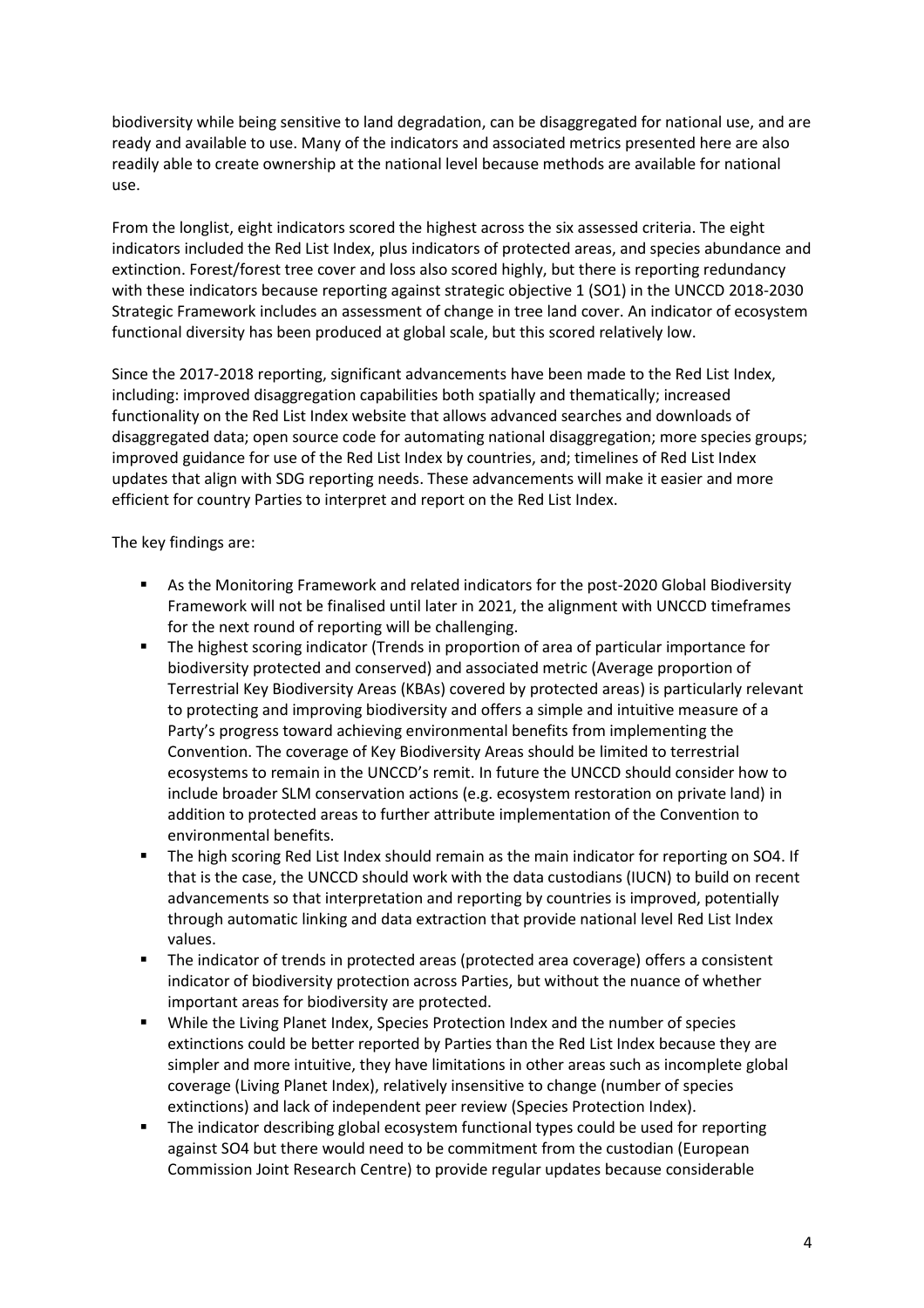technical expertise is needed to produce the data. Understanding changes over time would also be difficult for Parties.

■ As knowledge and data on national and global soil biodiversity matures, the UNCCD should consider additional indicators or metrics for Party reporting on SO4 that describe trends in soil biodiversity. Although significant progress has very recently been made, current global data is insufficient so the additional indicators should only be included in future iterations of reporting.

### Key Recommendations

Two recommendations for reporting on biodiversity under SO4 are proposed:

- 1 The **Red List Index** remains as one of the metrics reported by parties for SO4 corresponding to the current indicator (**Trends in Abundance and Distribution of Selected Species**), but UNCCD and IUCN work closely to improve ways for the Red List Index to be better understood and reported by Parties.
- 2 The current indicator is complemented with new indicator (**Trends in protected area coverage of important biodiversity areas**) and associated metric (**Average proportion of Terrestrial Key Biodiversity Areas (KBAs) covered by protected areas**) as an areabased measure of national responses to conserving biodiversity.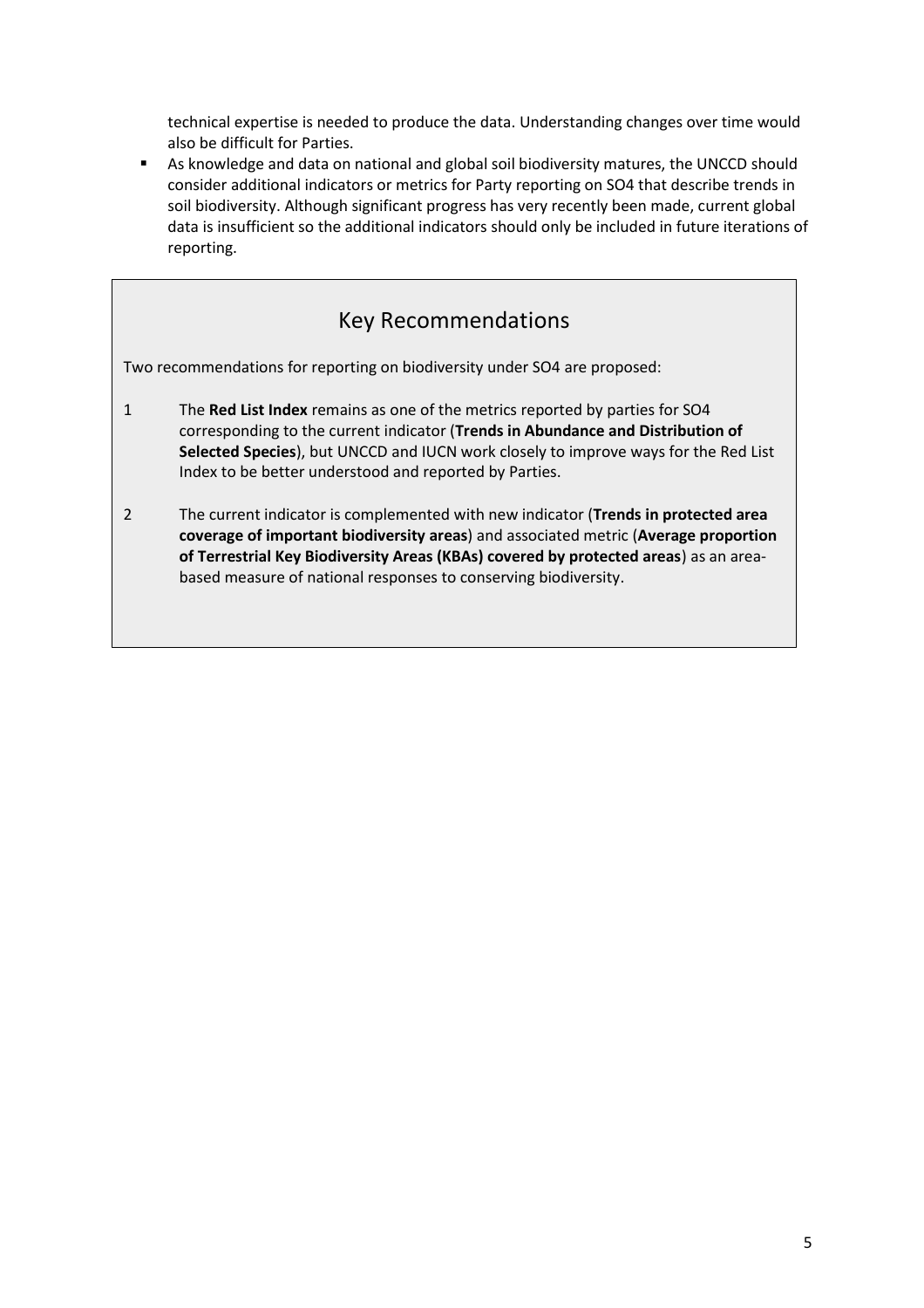# **Table of Contents**

| CURRENT TIMELINE OF POST-2020 GLOBAL BIODIVERSITY FRAMEWORK AND INDICATORS  9             |
|-------------------------------------------------------------------------------------------|
|                                                                                           |
| NOTE ON THE DEFINITION AND INDICATORS OF ECOSYSTEM FUNCTIONAL DIVERSITY AND THEIR CURRENT |
|                                                                                           |
|                                                                                           |
|                                                                                           |
|                                                                                           |
|                                                                                           |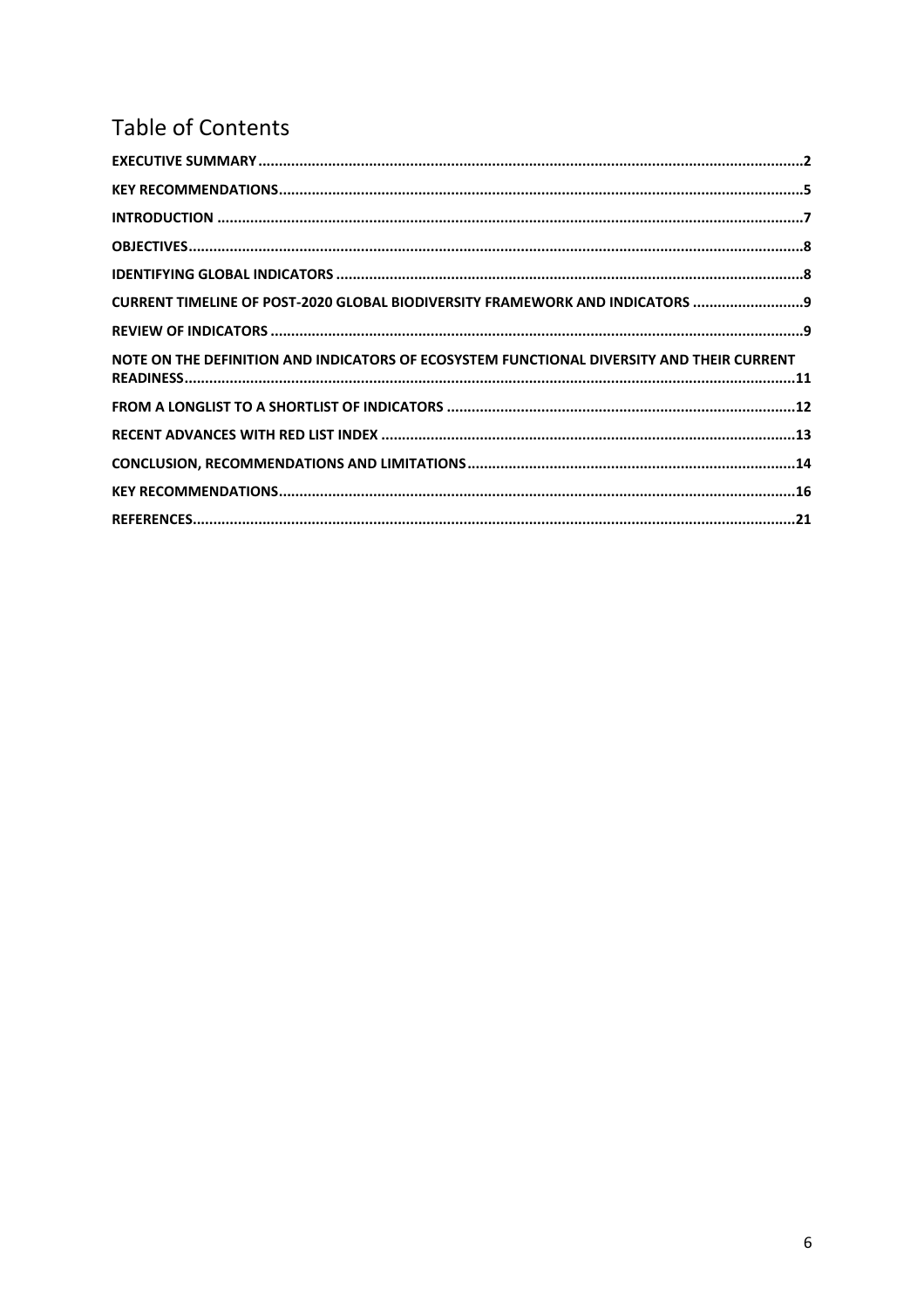#### <span id="page-6-0"></span>Introduction

Parties to the UNCCD are required to report on measures and actions undertaken to implement the five strategic objectives of the UNCCD 2018–2030 Strategic Framework<sup>3</sup>. National reporting is needed for planning and implementation of the Convention's decisions and assessing progress toward achieving the strategic objectives at global and national level. The indicators for the 2017- 2018 reporting on the strategic objectives of the Strategic Framework were originally agreed by Parties in decision 22/COP.11, and subsequently reviewed and fine-tuned in decisions 7/COP.13 and 11/COP.14.

Strategic objective 4 (SO4) of the Strategic Framework aims to generate global environmental benefits through effective implementation of the Convention. The progress indicators (and associated metrics) adopted for SO4 were:

- 1. Trends in carbon stocks above and below ground (metric: soil organic carbon stock), and;
- 2. Trends in abundance and distribution of selected species (metric: Global Wild Bird Index).

According to the Strategic Framework, indicators used in national reporting of progress against the strategic objectives should be reviewed and improved as needed. Considerations when reviewing indicators include appropriateness of indicators and compliance and consistency of Party reporting, plus synergies with indicators used in the Sustainable Development Goals (SDGs), the Rio conventions, and other relevant Multilateral Environmental Agreements. Indicators should be revised and updated to ensure consistency with these initiatives and alternative indicators should be adopted if they are likely to improve reporting against SO4.

The Global Wild Bird Index, that was adopted in decision 22/COP.11 for reporting on trends in abundance and distribution of selected species, was subsequently reviewed to ensure alignment with the corresponding SDG global indicators. The review concluded that the Red List Index was better aligned with the SDGs and therefore replaced the Global Wild Bird Index. The Red List Index is SDG Indicator 15.5.1 to report on SDG Target 15.5 (*Take urgent and significant action to reduce the degradation of natural habitats, halt the loss of biodiversity and, by 2020, protect and prevent the extinction of threatened species*). The Red List Index is also an indicator for the Convention on Biological Diversity (CBD) Strategic Plan for Biodiversity 2011- 2020 and the Aichi Biodiversity Targets and is used for reporting by the Ramsar Convention and the Convention on Migratory Species.

The Red List Index is a measurement of change in aggregate extinction risk across groups of species and is based on changes in the number of species in each category of extinction risk on the IUCN Red List of Threatened Species. For the global Red List Index, a value of 1 equates to all species being classified as Least Concern, while a value of 0 equates to all species being classified as Extinct. For national or regional disaggregation of the Red List Index, a value of 0 represents the maximum contribution to the global index and a value of 1 represents the minimum contribution. Changes in the Red List Index are driven only by genuine improvements or deteriorations in the status of species, and not by improved knowledge or revised taxonomy.

Unlike strategic objective 1 (SO1) of the UNCCD 2018−2030 Strategic Framework, where countries were provided default estimates of indicators and metrics drawn from global datasets, countries were not provided with default values of Red List Index but were invited to download the Red List Index data for their country from the SDG indicators database. In addition, the UNCCD Reporting Manual indicated suitable data sources that could be used by countries in the absence of or to

<sup>3</sup> [https://www.unccd.int/sites/default/files/inline-files/ICCD\\_COP%2813%29\\_L.18-1716078E\\_0.pdf](https://www.unccd.int/sites/default/files/inline-files/ICCD_COP%2813%29_L.18-1716078E_0.pdf)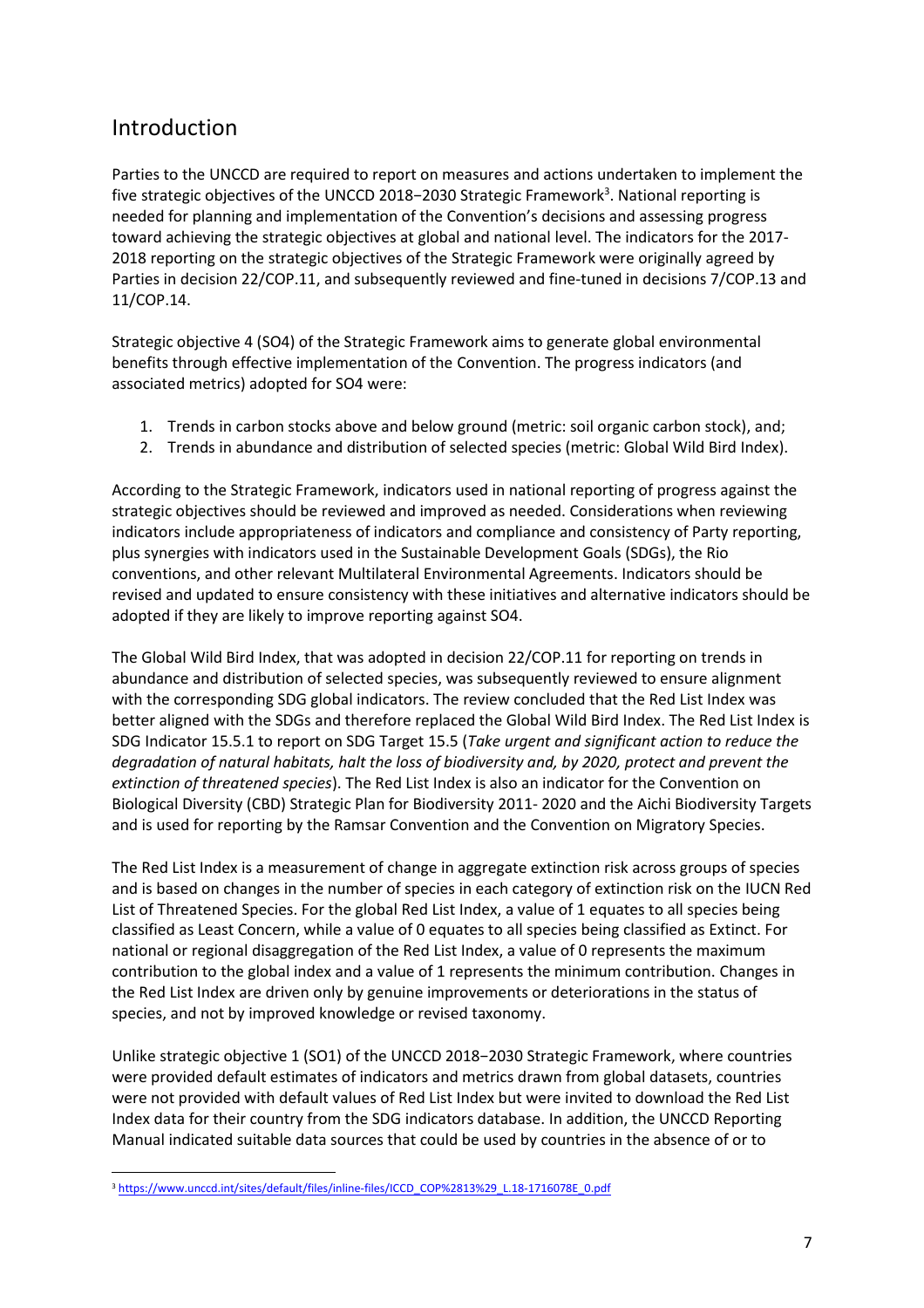complement national data<sup>4</sup>. A total of 138 country Parties reported information using the Red List Index for the 2017 - 2018 reporting process. Of these, just over a third (51 countries) provided numeric Red List Index values, another third (48 countries) provided the names of specific Red List Index species or groups of species, while the remaining 39 countries reported neither numeric values nor species<sup>5</sup>.

The high variability in reporting approaches prompted Parties at the seventeenth session of the Committee for the Review of the Implementation of the Convention (CRIC 17) to request the UNCCD secretariat to re-evaluate the use of Red List Index to report against SO4. The re-evaluation is to consider alternative metrics and indicators for reporting on SO4 that may be more useful and appropriate to the UNCCD 2018−2030 Strategic Framework and a better description of progress toward SO4.

### <span id="page-7-0"></span>Objectives

The objective of this report is to review existing indicators and metrics for reporting on biodiversity and recommend either an alternative metric associated with the current progress indicator (trends in abundance and distribution of selected species) or an alternative progress indicator (and associated metric) measuring trends in ecosystem functional diversity. The alternative indicator and/or metric will be used by Parties to report on SO4 of the 2018-2030 Strategic Framework. The identification of this new indicator and the associated metric (or only an alternative metric) shall be made in consideration of biodiversity-related targets and indicators in the SDGs Global Indicator Framework. Consideration is also given to the draft Monitoring Framework for the post-2020 Global Biodiversity Framework, which is being designed to determine the 2050 biodiversity goals and 2030 biodiversity targets to be monitored, along with specific indicators and metrics.

### <span id="page-7-1"></span>Identifying global indicators

The primary role of global indicators is to review progress at the global level. Some global indicators are aggregated from national level data, while others are produced at global scale and can be disaggregated to measure progress at the national level. Global data prepared in a globally consistent manner and disaggregated for national use can lower the barriers to reporting for countries. However, there are sometimes challenges when global data are downscaled for national use due to applicability at national level or to lack of resolution, which is especially relevant to geographically smaller countries including Small Island Developing States (SIDS). Political acceptability of global data for national use, and classifications/definitions of datasets may also vary between countries. Global indicators for reporting on trends in biodiversity should be sensitive to changes in the state of biodiversity and insensitive to changes external to that state so that the indicators only show true change in biodiversity. And to ensure relevance to the UNCCD, these indicators should also be as sensitive as possible to processes related to desertification, land degradation and drought and the impact of actions countries may take in response.

The key sources used in this report to identify global indicators for evaluation were the SDGs Global Indicator Framework<sup>6</sup>, the November 2020 draft Monitoring Framework for the post-2020 Global Biodiversity Framework and associated proposed headline indicators<sup>7</sup>, and the UNEP-WCMC review

<sup>6</sup> SDGs[: https://unstats.un.org/sdgs/indicators/Global%20Indicator%20Framework%20after%202020%20review\\_Eng.pdf](https://unstats.un.org/sdgs/indicators/Global%20Indicator%20Framework%20after%202020%20review_Eng.pdf)

<sup>4</sup> [https://prais.unccd.int/sites/default/files/helper\\_documents/2-Manual\\_EN\\_1.pdf](https://prais.unccd.int/sites/default/files/helper_documents/2-Manual_EN_1.pdf)

<sup>5</sup> [https://www.unccd.int/sites/default/files/sessions/documents/2019-03/ICCD\\_CRIC%2817%29\\_6-1900947E.pdf](https://www.unccd.int/sites/default/files/sessions/documents/2019-03/ICCD_CRIC%2817%29_6-1900947E.pdf)

<sup>7</sup> As of 11 July 2021: CBD/WG2020/3/3/Add.[1 https://www.cbd.int/doc/c/d716/da69/5e81c8e0faca1db1dd145a59/wg2020-03-03-add1](https://www.cbd.int/doc/c/d716/da69/5e81c8e0faca1db1dd145a59/wg2020-03-03-add1-en.pdf) [en.pdf](https://www.cbd.int/doc/c/d716/da69/5e81c8e0faca1db1dd145a59/wg2020-03-03-add1-en.pdf)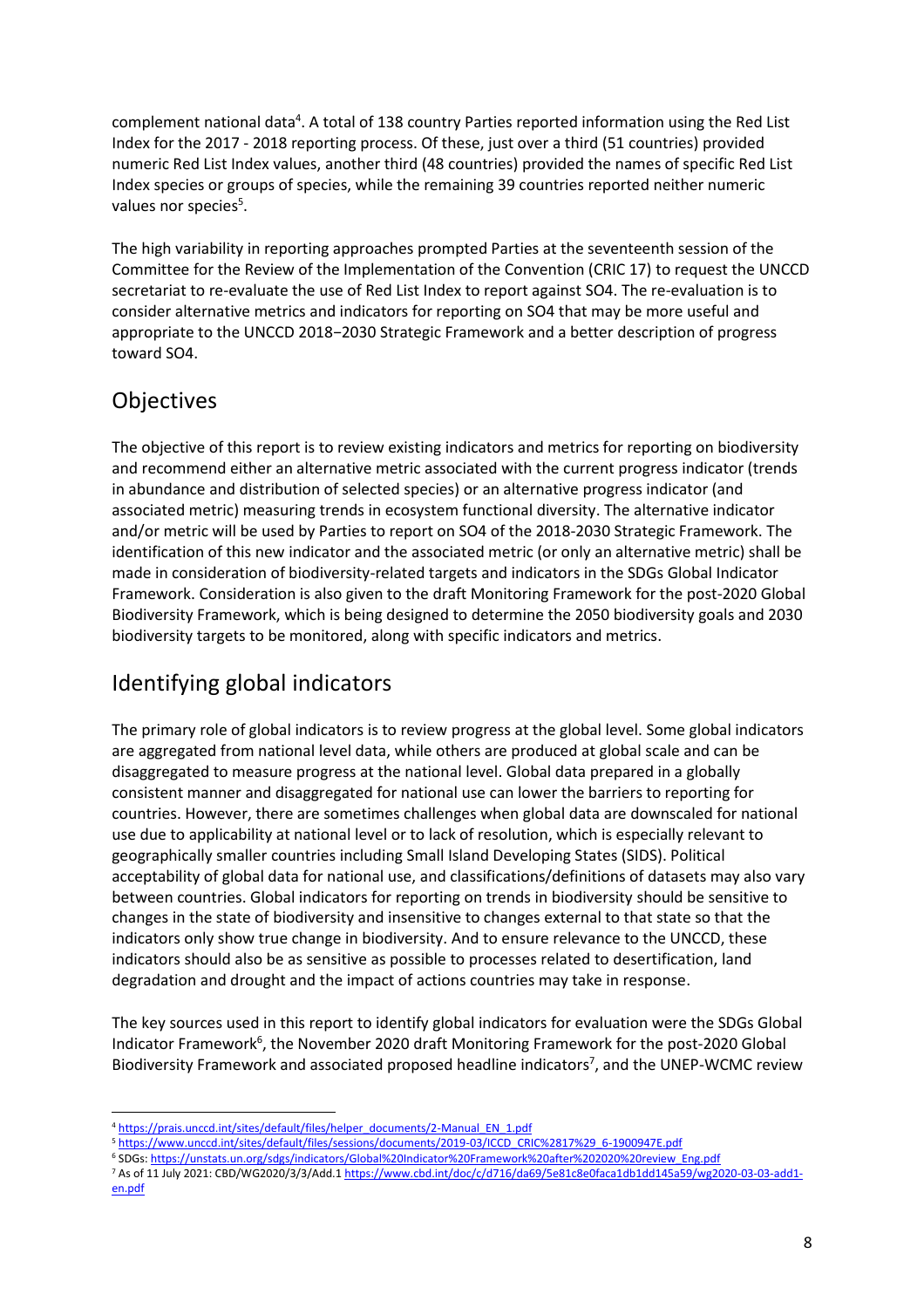of biodiversity indicators for the post-2020 Global Biodiversity Framework $^8$ . The UNEP-WCMC review was compiled with input from the Biodiversity Indicators Partnership and others working on indicator development. Their review is not a comprehensive list of all available biodiversity indicators but draws on information currently available to the Biodiversity Indicators Partnership and includes indicators either currently available or in active development.

Therefore, two types of global indicators were considered in this review:

- 1) Global scale indicators that are derived/aggregated from national datasets, (such as: protected area coverage, UNEP-WCMC and IUCN World Database of Protected Areas), and;
- 2) Those produced from data obtained by remote sensing and/or curated global scale datasets that can be disaggregated to national levels.

### <span id="page-8-0"></span>Current timeline of post-2020 Global Biodiversity Framework and indicators

This review and re-evaluation of indicator/metrics for country Party reporting on progress toward SO4 must be aligned with and consider the results through early 2021 on the development of the draft Monitoring Framework for the post-2020 Global Biodiversity Framework (which was originally expected to be adopted in October 2020 at CBD COP 15). It's important that the indicator or metric used to report on SO4 is compatible with, or ideally is one of the indicators used to monitor goals and targets of the post-2020 Global Biodiversity Framework.

However, COVID-19 has delayed the development of the post-2020 Global Biodiversity Framework because the pandemic has forced the rescheduling of critical meetings and processes for finalising the Framework. The post-2020 Global Biodiversity Framework is being developed by the openended working group (OEWG) who are rescheduled to meet in the third quarter of 2021<sup>9</sup>. The Monitoring Framework for the post-2020 Global Biodiversity Framework will therefore not be finalised until later in 2021<sup>10</sup>, and work on the indicators will be taken forward by an Ad Hoc Technical Expert Group on Indicators for the post-2020 Global Biodiversity Framework, with a timebound mandate from CBD COP 15 to COP 16. The timing of the development of the post-2020 Global Biodiversity Framework therefore does not align well with UNCCD timeframes for next round of reporting, however this report was developed on the best available information on all indicators being considered in this important process.

### <span id="page-8-1"></span>Review of indicators

Given the delay in the finalisation of the Monitoring Framework for the post-2020 Global Biodiversity Framework, and the pending deadlines for the next round of country Party reporting under the UNCCD 2018-2030 Strategic Framework, this review proceeded based on the preliminary set of biodiversity indicators provided in the UNEP-WCMC review and the headline indicators proposed in the CBD Executive Note to the post-2020 Global Biodiversity Framework.

<sup>8</sup> UNEP-WCMC[: https://www.cbd.int/sbstta/sbstta-24/post2020-indicators-en.pdf](https://www.cbd.int/sbstta/sbstta-24/post2020-indicators-en.pdf)

<sup>9</sup> The OEWG 3 will meet again 23 August to 3 September 2021 (WG2020-3). The OEWG will have before it a note by the Co-Chairs of the Working Group containing the first draft of the post-2020 global biodiversity framework (CBD/WG2020/3/3 – due out in early July), which builds on the zero draft (Aug 2020) and updated zero draft (Nov 2020) and is prepared on the basis of the consultations undertaken, the submissions received and the results of the first and second meetings of the Working Group, as well as the recommendations emanating from the eleventh meeting of the Ad Hoc Open-ended Working Group on Article 8(j), the SBSSTA24 and SBI3.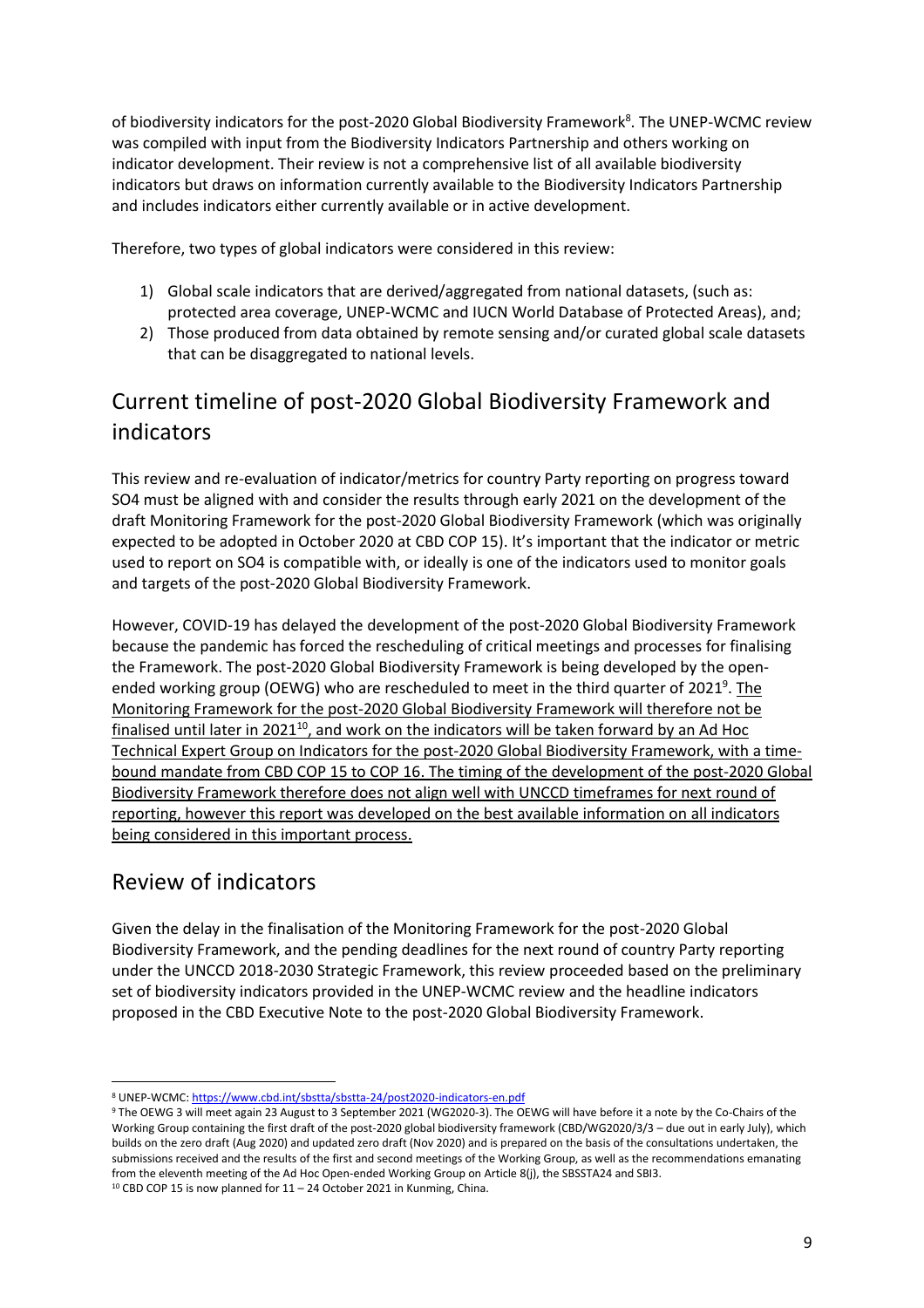The main criteria taken into consideration for the identification of the indicator/metrics as a potential replacement of the existing indicator (Red List Index) for SO4 (trends in abundance and distribution of selected species) are described in

[Table](#page-9-0) 1. Expert judgement was used to score the criteria for each indicator/metric, and the criteria in

[Table](#page-9-0) 1 were equally weighted when combined to calculate the final score for each indicator/metric. In addition, readiness and availability of the potential metrics/indicator for operational use was considered, including the appropriateness of the indicator and challenges that may need to be overcome for its effective use by countries. This included global coverage of candidate metrics/proxies for the indicator to ensure that it is possible to derive national estimates from global datasets and make them available to country Parties, as default data, and capacity to create ownership at the national level, whereby countries can follow standardized guidance to develop indicator data, empowering them to validate, replace or reject the default data.

| <b>Criteria</b>                                     | <b>Definition</b>                                                                                                                                                                                                                                                                                                                                                                              | <b>How scored</b>                                                                                                                                                                                                                                                                   |
|-----------------------------------------------------|------------------------------------------------------------------------------------------------------------------------------------------------------------------------------------------------------------------------------------------------------------------------------------------------------------------------------------------------------------------------------------------------|-------------------------------------------------------------------------------------------------------------------------------------------------------------------------------------------------------------------------------------------------------------------------------------|
| Pedigree<br>Currency                                | The quality of the data custodian and the scientific robustness of<br>the indicator, determined by whether the methodology and<br>underlying data is published in a peer reviewed journal that can be<br>accessed, and the methodology can be repeated by other<br>scientists or agencies and arrive at the same result.<br>How current the data are, how frequently the data are updated      | 5: High - Global organisation,<br>well published.<br>1: Low - Not published,<br>local/regional organisation.<br>5: High - Recently updated,                                                                                                                                         |
|                                                     | and how long have they been collected.                                                                                                                                                                                                                                                                                                                                                         | annual data, long history of<br>collection.<br>1: Low - Old data not updated.                                                                                                                                                                                                       |
| Comparability,<br>Simplicity and<br>Utility         | Comparability of nationally reported data for the potential<br>a)<br>metrics/indicator with international standards in underlying<br>data, methodologies and guidance;<br>Simplicity: a) conceptually, how the indicator relates to SO4,<br>b)<br>b) in its presentation, and c) in the interpretation of the data,<br>and;<br>c)<br>Utility: How useful and intuitive the data are to report. | 5: High - Aggregated national<br>data with high comparability (or<br>global dataset) that is simple<br>and intuitive and easy to report.<br>1: Low - Complicated data<br>and/or methods that are hard to<br>understand and therefore less<br>likely to be reported by<br>countries. |
| Compatibility<br>and use by<br>other<br>initiatives | Synergy with indicators used in the Sustainable Development<br>Goals (SDGs), the Rio conventions (e.g. post-2020 Headline<br>Indicator), and other relevant Multilateral Environmental<br>Agreements and initiatives (e.g. Biodiversity Indicators<br>Partnership).                                                                                                                            | 5: High - Used in the SDGs, CBD<br>and other MEAs. Is a post-2020<br><b>Headline Indicator</b><br>1: Low - Not used in any<br>international initiatives                                                                                                                             |
| Relevance to<br>Biodiversity                        | How relevant and comprehensive the data is for capturing the<br>main elements of biodiversity (i.e. genetic, species, taxonomic and<br>functional diversity)                                                                                                                                                                                                                                   | 5: High - Captures the most<br>important elements of<br>biodiversity<br>1: Low: Biodiversity is incidental<br>in the data and/or represented<br>generically                                                                                                                         |
| <b>UNCCD</b><br>Sensitivity                         | Sensitivity and relevance of the indicator to the UNCCD 2018-2030<br>strategic objective 4.                                                                                                                                                                                                                                                                                                    | 5: High - Clear relevance to<br>achieving global environmental<br>(biodiversity) benefits from<br>restoring land and halting land<br>degradation.                                                                                                                                   |

<span id="page-9-0"></span>Table 1. Main criteria considered for each indicator/metric, their definition, and approach for scoring.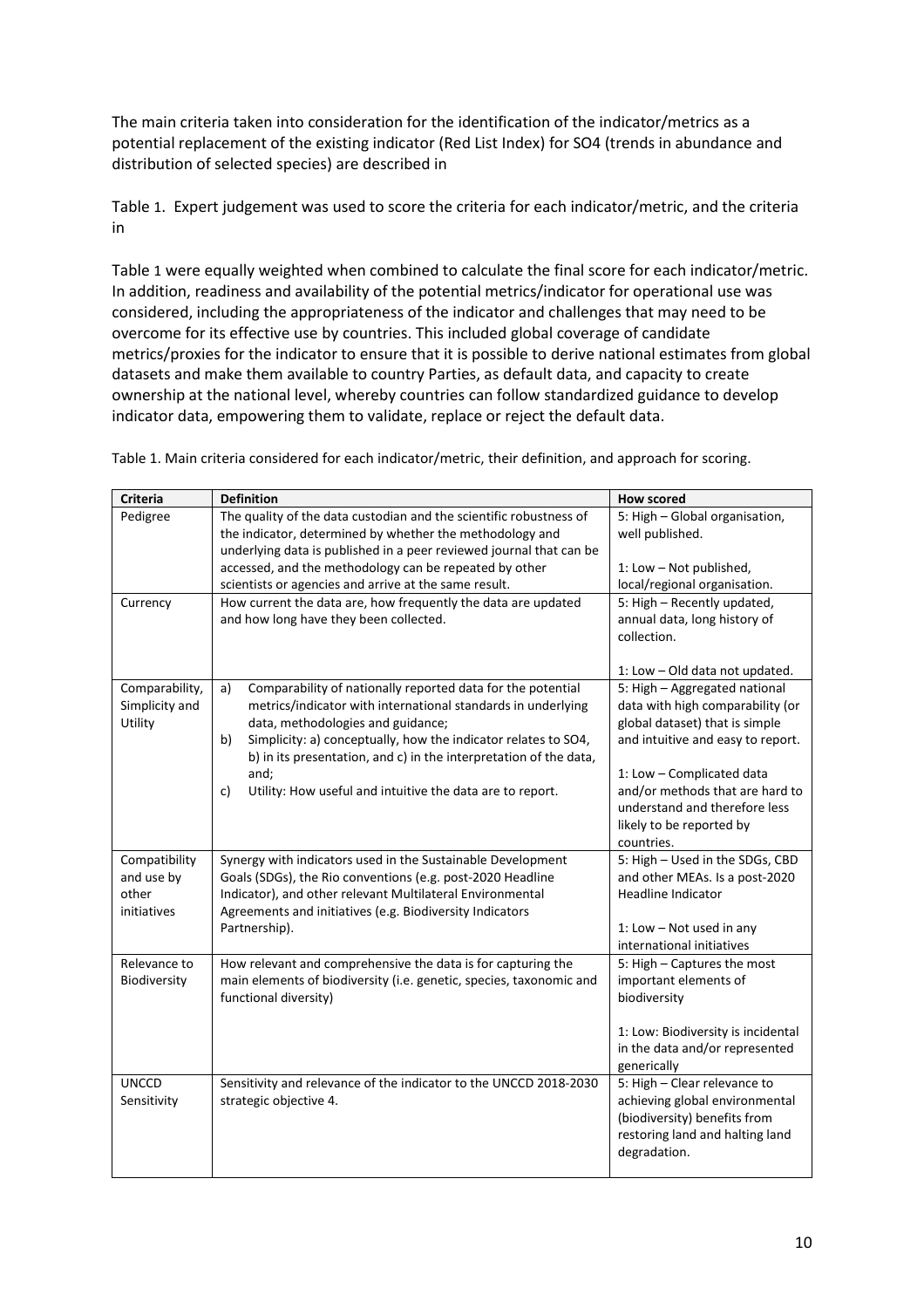|  | 1: Low - Relevance to land    |
|--|-------------------------------|
|  | management actions and        |
|  | biodiversity improvements not |
|  | strong.                       |

## <span id="page-10-0"></span>Note on the definition and indicators of ecosystem functional diversity and their current readiness

Decision 22/COP.11 states that 'trends in abundance and distribution of selected species', as the indicator for measuring the biodiversity element in SO4, is to potentially be replaced by an indicator measuring 'trends in ecosystem functional diversity' once system understanding and data production allows. After defining ecosystem functional diversity, this section summarizes the current level of system understanding, efforts towards measurement and the production status efforts to map this globally.

According to Laureto, Cianciaruso and Samia (2015), ecosystem functions are the processes that regulate the flux of energy and matter through the environment (e.g. primary productivity, nutrient cycling, and decomposition). The diversity in ecosystem functions is determined by the underlying species functional diversity, ranging from gene expression to landscape processes, that links biological diversity with ecosystem functioning (Cadotte, Carscadden & Mirotchnick 2011). Species functional diversity estimates have been made by grouping species into functional types based on structure (e.g. shrubs, trees), traits (e.g. leaf shape and abscission), and phylogenetic (e.g. Coniferae, Poaceae) or metabolic strategies (e.g. C3, C4) (Cazorla *et al.* 2020).

Mapping ecosystem functions and functional diversity across large geographic areas is challenging (Pettorelli *et al.* 2018) although it has been successfully mapped regionally from remote sensing of temperate forests (Schneider *et al.* 2017). Using remotely sensed data, it is possible to map Ecosystem Functional Types (EFTs), defined as areas of similar dynamics of matter and energy exchange between biota and their physical environments (Cazorla *et al.* 2020). EFTs capture heterogeneity in ecosystem functions (for example, primary production, evapotranspiration, or disturbance dynamics) and provide complementary information to other metrics such as those of vegetation structure and species composition to improve our understanding of the multidimensional nature of biodiversity (Noss 1990). The indicators used to map EFTs include descriptors of primary production, evapotranspiration, surface temperature, and albedo. EFTs have already been used to characterize the spatial heterogeneity and diversity of ecosystem functioning at the global (Ivits *et al.* 2013), regional (Lara *et al.* 2018), and protected area scales (Fernández, Paruelo & Delibes 2010).

Of significant relevance to this review is the mapping of EFTs at global scale by the European Commission Joint Research Centre and University of Copenhagen (Ivits *et al.* 2013). They used 30 year time series Earth Observation data of phenological and productivity metrics to stratify global ecosystems into EFTs exhibiting similar patterns of seasonal phenology and productivity dynamics and similar responses to climate and land-use induced environmental conditions. These global EFTs provide baseline indicator of seasonal vegetation dynamics. Annual updates and assessment of within-year variability in EFTs can capture short-term natural events such as droughts, floods and fires, short-term human-induced events such as land use change and land use intensification, and long-term impacts from climate change (Ivits *et al.* 2013). This global EFTs dataset could be used by the UNCCD for SO4 but there would need to be commitment from the European Commission Joint Research Centre to provide regular updates because considerable technical expertise is needed to produce the global scale EFTs. Furthermore, it would be difficult to convert the EFTs to simple metrics of change and challenging for Parties to interpret changes over time.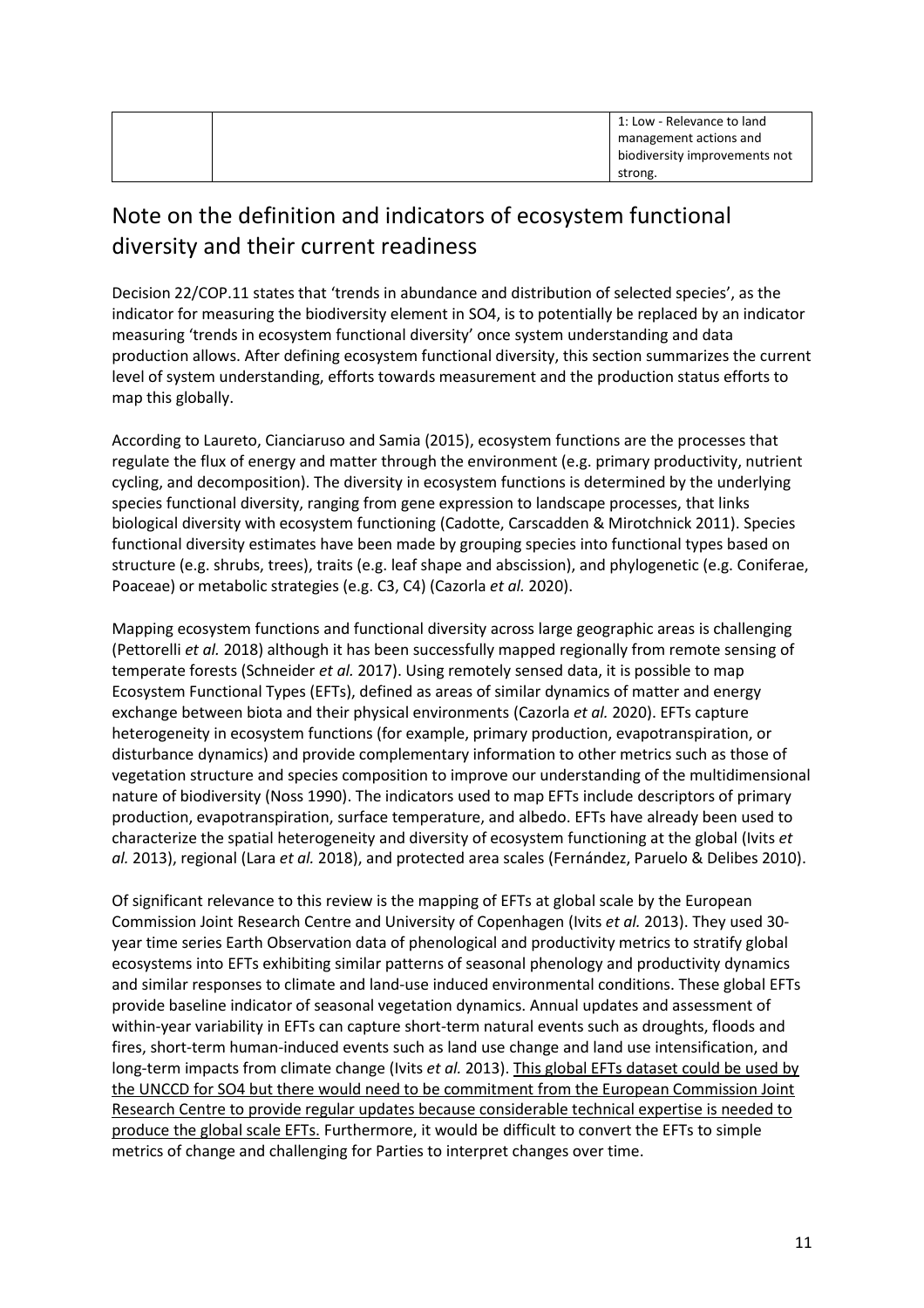An additional consideration is that at least currently, the post-2020 Global Biodiversity Framework does not include an indicator designed to map trends in ecosystem functional diversity. Documentation supporting CBD SBSTTA-24 was developed by the CBD secretariat to provide Parties with information to support the scientific and technical review of the proposed goals and targets in the updated zero draft of the post-2020 global biodiversity.<sup>11</sup> In para 22, the necessity to map ecosystem functions is underscored, yet the approach proposed is through a proxy for spatial targeting, where the example of Key Biodiversity Areas is mentioned. <sup>12</sup> This perspective is reinforced in a related information document also considered during SBSTTA-24, which indicates "Actions could also include carrying out national ecosystem assessments and mapping, undertaking studies on biodiversity values…".

While progress has clearly been made since decision 22/COP.11 was taken in system understanding for the development of an indicator for measuring 'trends in ecosystem functional diversity', the readiness/potential for production of such an indicator at the level required to facilitate UNCCD national reporting remains a significant challenge. Later in this report, the approach noted above concerning Key Biodiversity Areas is explored in greater detail.

### <span id="page-11-0"></span>From a longlist to a shortlist of indicators

The longlist of global indicators and associated metrics and the results of evaluation of each indicator are listed in [Table 2.](#page-16-0) All global scale indicators and metrics listed in [Table 2](#page-16-0) are consistently available across countries, can be disaggregated for national use, and are ready and available to use. All indicators and associated metrics in [Table 2](#page-16-0) are also readily able to create ownership at the national level because methods are available for national use. All references to the formal names of indicators/metrics will be in *italics* to make them standout in the text. If the indicator/metric has been recommended as a headline indicator for the Post-2020 Global Biodiversity Framework<sup>13</sup>, it will also be in **bold.**

This longlist of 22 indicators/metrics cover a very wide range of ways biodiversity can be measured and assessed for protection and restoration from land management. Included in the longlist is the Ecosystem Functional Types metric for describing ecosystem functional diversity. This metric scored low across many of the criteria.

The longlist of 22 indicators is impractical for reporting, and many do not score well across the assessment criteria. Eight indicators (and associated metrics) had an average score of four or more, scoring well across all criteria. The shortlisted indictors (and associated metrics), in descending order, are:

- *1. Trends in important biodiversity protected and conserved (Protected area coverage of Key Biodiversity Areas<sup>14</sup>);*
- *2. Trends in abundance and distribution of selected species (Red List Index);*
- *3. Trends in extent of protected areas (Protected area coverage);*
- *4. Trends in species abundance (Living Planet Index);*

<sup>11</sup> CBD/SBSTTA/24/3/Add.2/Rev.1 <https://www.cbd.int/doc/c/e823/b80c/8b0e8a08470a476865e9b203/sbstta-24-03-add2-rev1-en.pdf> <sup>12</sup> See para 22: "The outcomes of conservation and restoration activities for the abundance and diversity of species, genetic diversity and ecosystem functions and services strongly depend on location and the ecosystem being addressed; spatial targeting is therefore essential to achieve synergies with other aspects of this goal. The identification of areas of particular importance for biodiversity (for example, Key Biodiversity Areas) can inform such spatial targeting."

<sup>13</sup> CBD/WG2020/3/3/Add.1 – 11 July 2021: [https://www.cbd.int/doc/c/d716/da69/5e81c8e0faca1db1dd145a59/wg2020-03-03-add1](https://www.cbd.int/doc/c/d716/da69/5e81c8e0faca1db1dd145a59/wg2020-03-03-add1-en.pdf) [en.pdf](https://www.cbd.int/doc/c/d716/da69/5e81c8e0faca1db1dd145a59/wg2020-03-03-add1-en.pdf)

 $\frac{14}{10}$  The recommended Post-2020 Global Biodiversity Framework headline indicator is '3.0.1 Coverage of Protected areas and OECMS (by effectiveness)' with proposed disaggregation to Key Biodiversity Areas.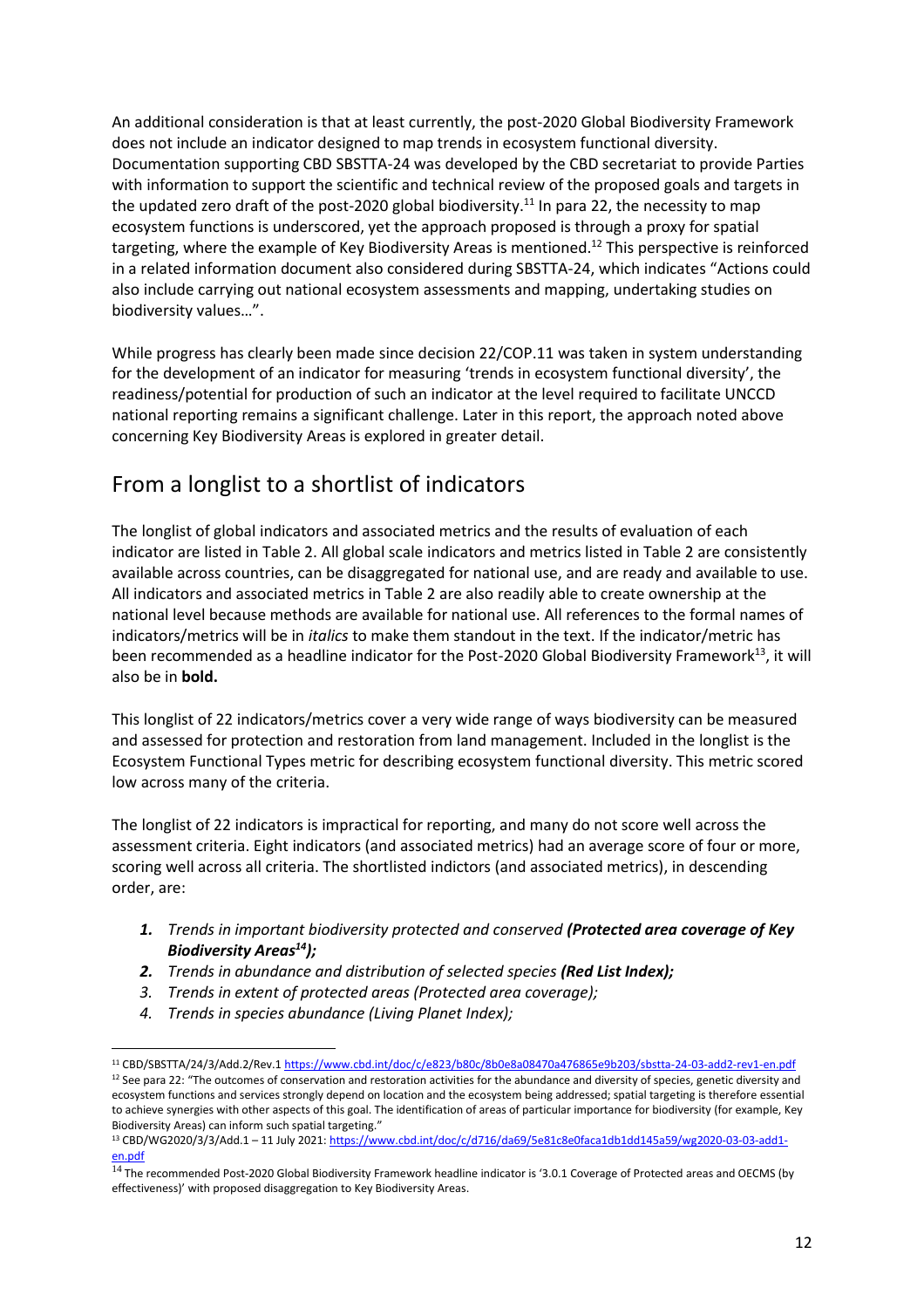- *5. Trends in fragmentation and quality of forest ecosystems (Tree cover loss);*
- *6. Trends in area of forest ecosystems (Forest area as a percentage of total land area);*
- *7. Trends in number of extinctions (Number of species extinctions (birds and mammals));*
- *8. Trends in species protected (Species Protection Index).*

The highest scoring indicator (*Trends in important biodiversity protected and conserved*) and associated metric (*Protected area coverage of Key Biodiversity Areas*) is particularly relevant to protecting and improving biodiversity and offers a simple and intuitive measure of a Party's progress toward achieving environmental benefits from implementing the Convention. A concern for reporting is whether Parties have capacity and will adopt the existing standards to delineate important biodiversity areas (i.e. *Key Biodiversity Areas*<sup>15</sup>) and whether these important areas are identified consistently across Parties. This could be overcome with capacity building in the use of standard approaches for identifying important areas for biodiversity (*Key Biodiversity Areas*).

The second highest scoring indicator and associated metric is the existing indicator and metric used to report on SO4, namely *trends in abundance and distribution of selected species (Red List Index***)**. However, the relatively low level of reporting of Red List Index by Parties, despite data being freely available, suggests they may have difficulty understanding and interpreting the values or find it unrepresentative of species in their country.

The third highest scoring indicator is *trends in extent of protected areas (Protected area coverage)*, but without an assessment of areas important for biodiversity that are protected. The simpler indicator of *trends in protected areas (protected area coverage)* may offer a more methodologically consistent indicator of biodiversity protection across Parties, but without the nuance of whether important areas for biodiversity are protected. The simpler indicator may achieve a higher reporting rate but come with the risk that protected areas are included in reporting that provide minimal biodiversity benefit (e.g. protected areas on areas of low biodiversity importance).

Three of the last five shortlisted indicators describe trends in species abundance (*Living Planet Index*), species protected (*Species Protection Index*) and species extinction (*Number of species extinctions*). Although these indicators are comparable with the Red List Index, they potentially offer a simpler and more intuitive alternative. *The Living Planet Index, Species Protection Index* and the *number of species extinctions* could be better reported by Parties, but they have limitations in other areas such as incomplete global coverage (*Living Planet Index*), relatively insensitive to change (*number of species extinctions*) and lack of independent peer review (*Species Protection Index*).

The remaining shortlisted indicators describe forest cover extent or loss. Country Parties that contain little or no forest (generally trees > 5m tall with canopy cover 30% or more) will not be able to report on this indicator. There is also reporting redundancy with these indicators because reporting against strategic objective 1 in the UNCCD 2018-2030 Strategic Framework includes an assessment of change in land cover, including change in tree covered areas.

### <span id="page-12-0"></span>Recent advances with Red List Index

Since the 2017-2018 reporting, several advancements have been made to the Red List Index. The Red List Index custodians (IUCN and BirdLife International) have improved disaggregation capabilities both spatially and thematically. For example, the global Red List Index is disaggregated by country for SDG indicator 15.5.1, with each species weighted according to the proportion of its global range in the country of interest. The Red List Index can be also disaggregated thematically, for

<sup>15</sup> <http://www.keybiodiversityareas.org/working-with-kbas/proposing-updating/criteria>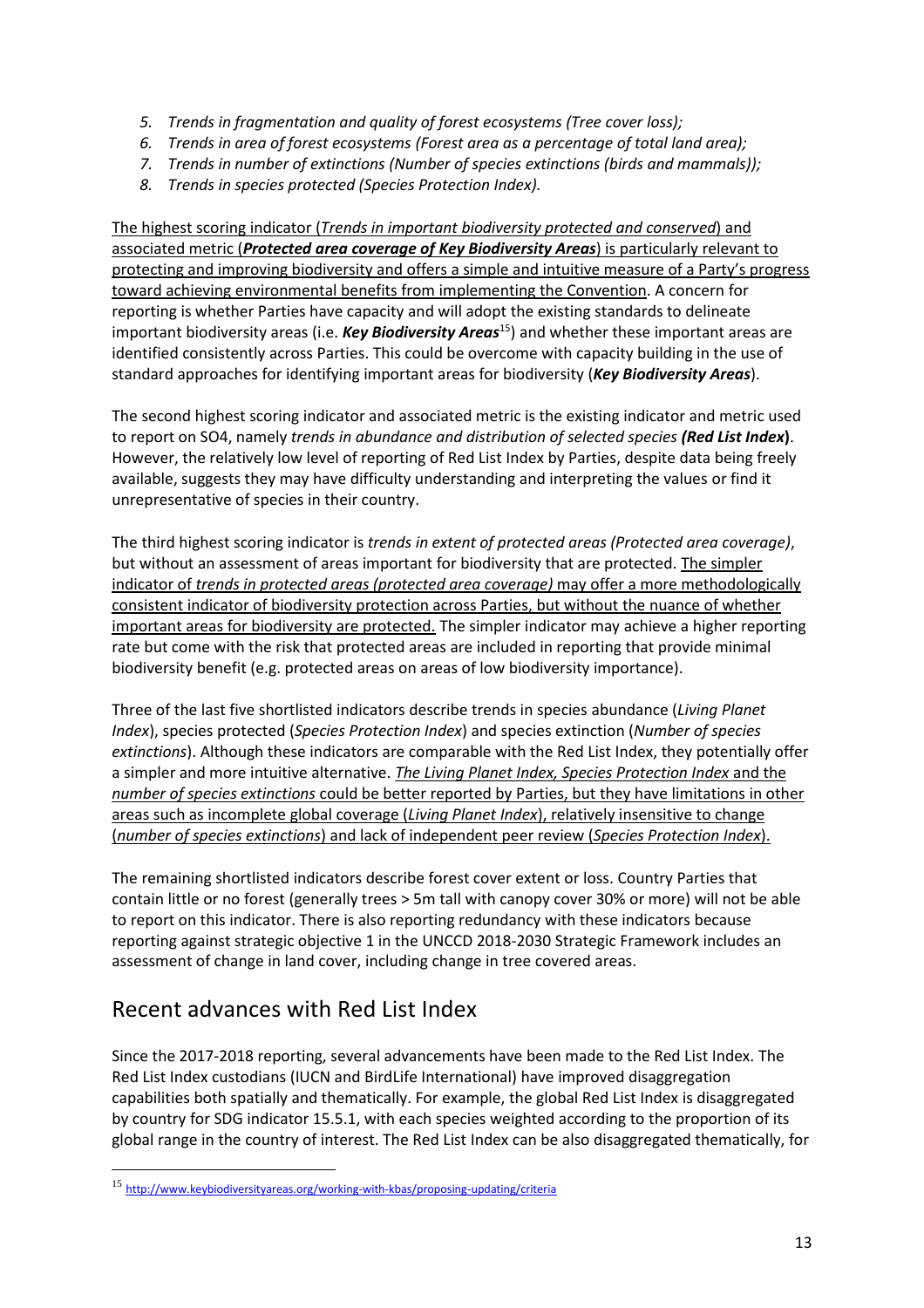example to show trends for migratory species or species relevant to the provision of particular ecosystem services, or to show trends driven by particular threats such as invasive alien species or pollution. These disaggregations enhance utility of the Red List Index for particular policy purposes but must be carried out in a new section of the Advanced Search on the IUCN Red List website where the respective indicator graphs and data are available for download. The opensource R code for running these calculations is freely available. Guidance for national use of the Red List Index is currently being updated and improved. Over the next few years, the taxonomic breadth of the Red List Index will increase considerably, with incorporation of data on reptiles, fish, and a number of invertebrate and plant groups.

The thematic and country disaggregations are submitted each year to the UN Statistical Division for reporting on SDG Indicator 15.5.1, and the Red List Index is currently listed as Headline Indicator A.0.3 in the Post 2020 Global Biodiversity Frameworkunder Goal A "The area, connectivity and integrity of natural ecosystems". It is also used by the Ramsar Convention on Wetlands and the Convention on Migratory Species. The Red List Indicator is a strong bridge between the post-2020 Global Biodiversity Framework, SDGs and the UNCCD. These advancements will make it easier and more efficient for Parties to interpret and report on the Red List Index.

The Red List Index could remain as the main indicator for reporting on SO4. If that is the case, the UNCCD should work with the data custodians (IUCN) to build on recent advancements so that interpretation and reporting by Parties is improved, potentially through automatic linking and data extraction that provide national level Red List Index values.

#### <span id="page-13-0"></span>Conclusion, recommendations and limitations

This report reviews existing indicators and metrics for reporting on biodiversity that is consistent with biodiversity-related targets and indicators in the SDGs Global Indicator Framework, the draft Monitoring Framework for the post-2020 Global Biodiversity Framework, and the proposed headline indicators for the proposed monitoring of 2050 goals and 2030 targets. The UNEP-WCMC review of biodiversity indicators that supports the proposed draft Monitoring Framework was an important information source for this report.

Indicators/metrics were scored against several criteria to assess their potential for reporting against SO4. The recommendations below call for the UNCCD to keep the current progress indicator and associated metric for the next round of reporting, but the UNCCD and IUCN work closely together to improve reporting by Parties of the current metric (*Red List Index*). Additionally, UNCCD should complement the current indicator and metric with an area-based indicator and associated metric that measures national responses to conserving biodiversity. The new indicator (*Trends in important biodiversity protected and conserved*) and associated metric (*Protected area coverage of Key Biodiversity Areas*) is recommended as a complement to the current indicator and metric. However, two modifications of the original wording are required.

Firstly, establishing protected areas can be time consuming and may result in conflict with land users and local communities. Sometimes the establishment of protected areas is necessary but benefits for biodiversity can also be achieved through sustainable land management practices that conserve and restore ecosystems without confining them to the protected area estate. Examples include private conservation and land management agreements with landowners that are within the formal national protected area estate. While Parties should be encouraged to report these conservation outcomes, the many definitions of conservation and the potential for inconsistencies across regions and countries will make quantitative measure of conservation through simple metrics more difficult to calculate. The indictor should therefore acknowledge that only protected areas are being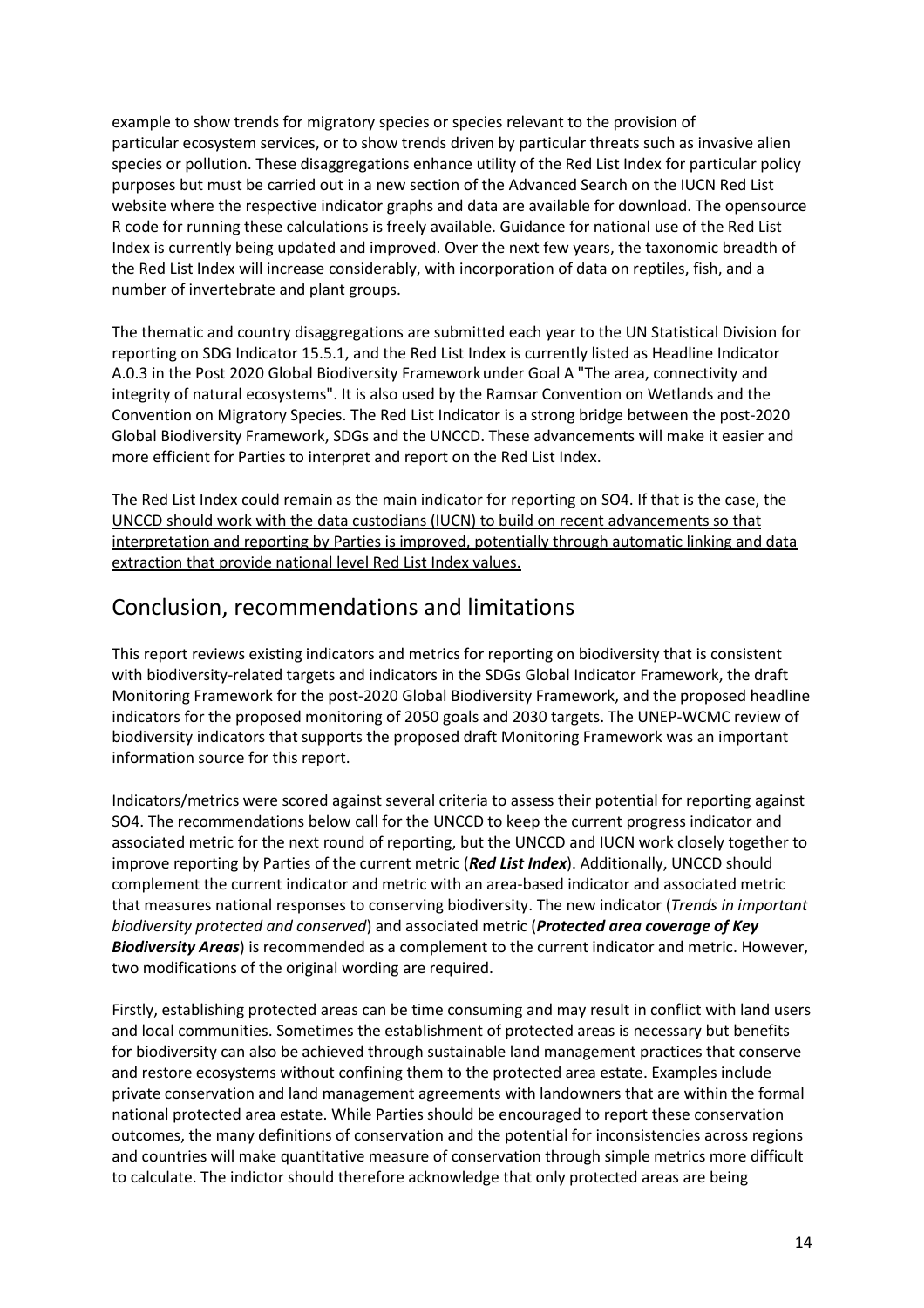considered. The indicator should be worded as *Trends in protected area coverage of important biodiversity areas*.

Secondly, given the mandate of the UNCCD is limited to terrestrial ecosystems only, the metric should be confined to terrestrial ecosystems so should be worded as *Average proportion of Terrestrial Key Biodiversity Areas (KBAs) covered by protected areas*. The disaggregation to terrestrial ecosystems is consistent with the SDG Indicator 15.1.2.

A potential limitation and criticism of the method used to shortlist indicators/metrics is the simple arithmetic used to score criteria and calculate final scores for each indicator/metric. The scores for each criterion are not proportionate (e.g. a score of '5' is not 2.5 times better than '2') and scores cannot compensate for each other (e.g. a high Pedigree score cannot compensate for a low Relevance for Biodiversity score). Although arithmetic operations with disproportionate scores are not mathematically correct, the results still hold significant validity because they transparently present expert judgement.

A final potential limitation in the review of indicators is the absence of indicators and associated metrics describing soil biodiversity. The importance of soil biota has recently been demonstrated, with for example its modulating effect of climate change on soil carbon, and the importance of mycorrhiza in restoring degraded land. Restoring degraded soil is a significant part of sustainable land management. The study of soil biota and collection of data is an emerging field and national soil datasets and surveys are not yet common.

In 2017 the European Commission Joint Research Centre published the first atlas of global soil biodiversity<sup>16</sup> that provided a preliminary and coarse estimate of soil biodiversity. In 2020 the FAO published the first comprehensive assessment of the state of knowledge of soil biodiversity<sup>17</sup> highlighting the need for countries to invest in soil biodiversity data collection and information systems. The need for investment is further reinforced by Guerra et al. (2021), citing others, who state that "Recent efforts to describe the macroecological drivers and patterns of soil biodiversity, the general lack of comparable temporal data, the limitations to the development of coordinated large-scale monitoring efforts, and the enormous number of undescribed soil-dwelling species have all impeded the production of reliable assessments of soil biodiversity change". They go on to say that "Although initiatives to provide a more holistic representation of soils as ecosystem services providers exist [and continue to be enhanced], standardized and timely information to track policy targets related to soils is missing, particularly at global scales." In response to this need, the scientists who published Guerra et al. 2021 established the first global Soil Biodiversity Observation Network (SoilBON; [https://geobon.org/bons/thematic-bon/soil-bon\)](https://geobon.org/bons/thematic-bon/soil-bon) under the umbrella of the Group on Earth Observations Biodiversity Observation Network (GEOBON) to systematically collect and sample observational data worldwide on the condition of soil biodiversity and functions. While soil biodiversity is mentioned as part of a component of Target 9 in the updated zero draft of the post-2020 Global Biodiversity Framework, it does not currently figure directly into the indicators under consideration.<sup>18</sup>

<sup>17</sup> <http://www.fao.org/3/cb1928en/cb1928en.pdf>

<sup>16</sup> [https://esdac.jrc.ec.europa.eu/public\\_path/shared\\_folder/Atlases/JRC\\_global\\_soilbio\\_atlas\\_low\\_res-2019-06-13.pdf](https://esdac.jrc.ec.europa.eu/public_path/shared_folder/Atlases/JRC_global_soilbio_atlas_low_res-2019-06-13.pdf)

<sup>18</sup> See CBD/SBSTTA/24/3Add.1, Target 9. By 2030, support the productivity, sustainability and resilience of biodiversity in agricultural and other managed ecosystems through conservation and sustainable use of such ecosystems, reducing productivity gaps by at least [50%]. Component 9.1. Sustainable management of agricultural biodiversity, including soil biodiversity, cultivated plants and farmed and domesticated animals and of wild relatives. NB: The listed headline, component and complimentary indicators do not currently include soil biodiversity in the updated zero draft of the post-2020 Global Biodiversity Framework.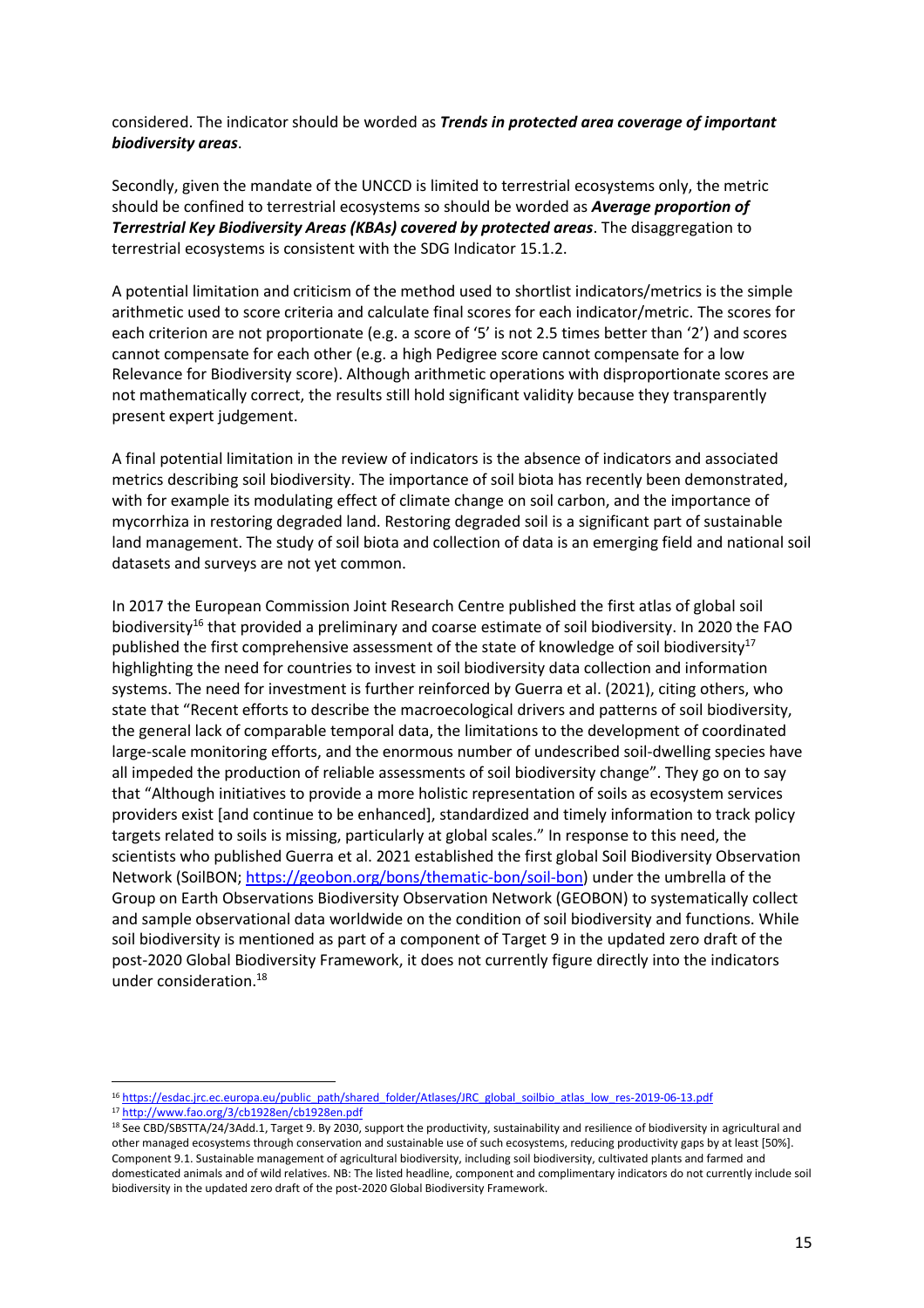Given the importance of soil biodiversity, as the efforts of national and global data collection mature the UNCCD should consider including an indicator or metric describing soil biodiversity in future iterations of national reporting on the strategic objectives of the Strategic Framework.



Two recommendations for reporting on biodiversity under SO4 are proposed:

- 1 The **Red List Index** remains as one of the metrics reported by parties for SO4 corresponding to the current indicator (**Trends in Abundance and Distribution of Selected Species**), but UNCCD and IUCN work closely to improve ways for the Red List Index to be better understood and reported by Parties.
- 2 The current indicator is complemented with new indicator (**Trends in protected area coverage of important biodiversity areas**) and associated metric (**Average proportion of Terrestrial Key Biodiversity Areas (KBAs) covered by protected areas**) as an areabased measure of national responses to conserving biodiversity.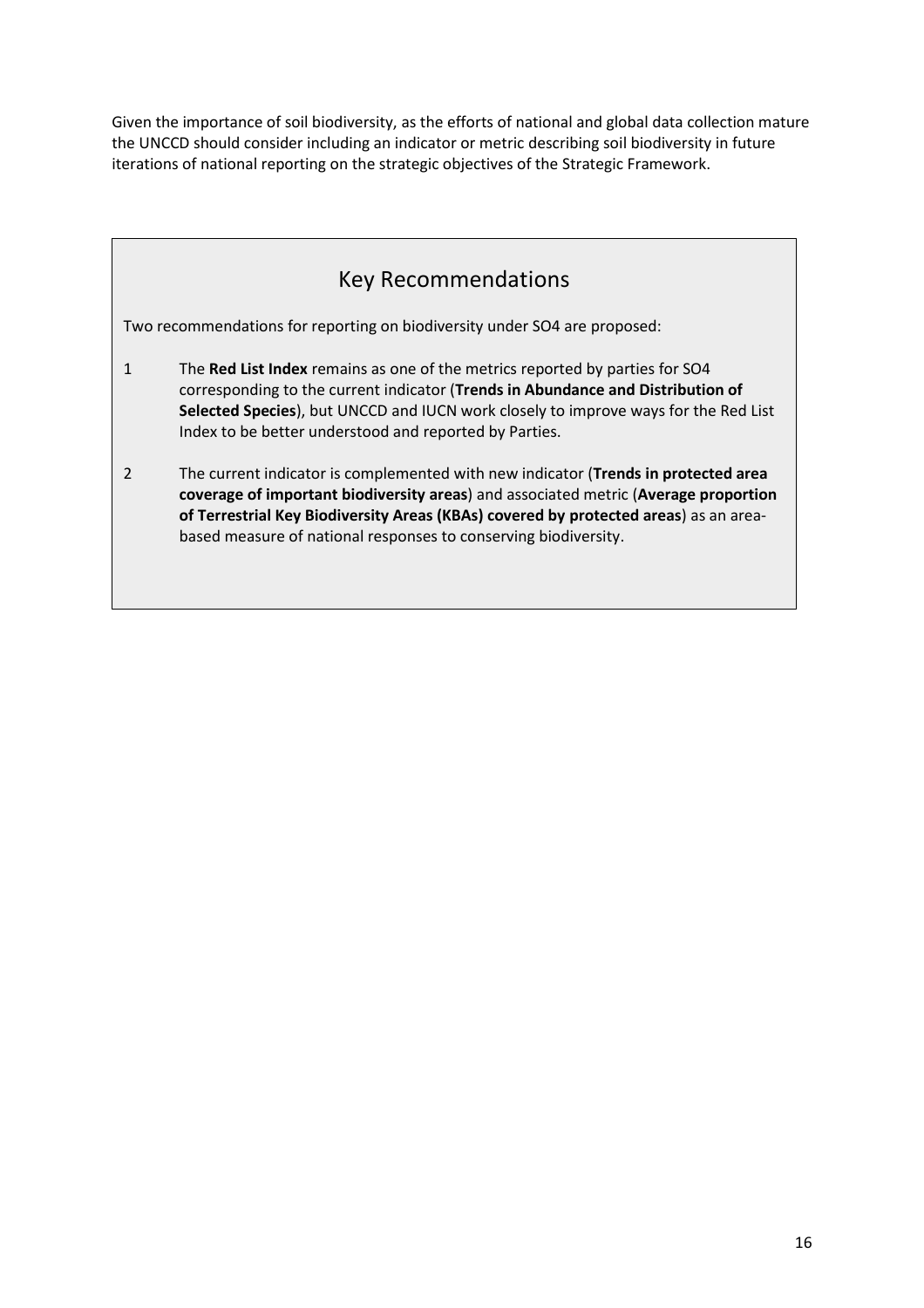Table 2. Longlist and score of global indicators for use in reporting against strategic objective 4 of the UNCCD 2018-2030 Strategic Framework 'to generate global environmental benefits through effective implementation of final score was calculated as the average of the six equally weighted criteria scores.

<span id="page-16-0"></span>

| Progress Indicator                                                                                                | Metric                                                           | What<br>biodiversity<br>element is<br>monitored?                                                                                                                | Pedigree<br>Currency                                             |                                     |                |                         |                 |                        |                         |                                                                | Comparability, Simplicity & Utility     |                                  |                |                                 |                                                         | Compatibility and use by other initiatives                |                                  |                                               |                         | Relevance to<br>Biodiversity | <b>UNCCD</b><br>sensitivity | Final<br>score | More information                                                                                                                                                                               |
|-------------------------------------------------------------------------------------------------------------------|------------------------------------------------------------------|-----------------------------------------------------------------------------------------------------------------------------------------------------------------|------------------------------------------------------------------|-------------------------------------|----------------|-------------------------|-----------------|------------------------|-------------------------|----------------------------------------------------------------|-----------------------------------------|----------------------------------|----------------|---------------------------------|---------------------------------------------------------|-----------------------------------------------------------|----------------------------------|-----------------------------------------------|-------------------------|------------------------------|-----------------------------|----------------|------------------------------------------------------------------------------------------------------------------------------------------------------------------------------------------------|
|                                                                                                                   |                                                                  |                                                                                                                                                                 | Data<br>custodian                                                | Peer<br>reviewed<br>or<br>published | Score          | <b>Baseline</b><br>year | Last<br>updated | Frequency of<br>update | Score                   | National data<br>aggregated to<br>global<br>indicator<br>(Y/N) | National data<br>comparability<br>(Y/N) | Simple<br>- &<br>useful<br>(Y/N) | Score          | SDG<br>indicator<br>(Y/N)       | Post-2020<br><b>GBF</b><br>Relevant<br>Goal<br>(Target) | Post-2020<br><b>GBF</b><br>Headline<br>Indicator<br>(Y/N) | <b>BIP</b><br>indicator<br>(Y/N) | Other<br><b>MEAs or</b><br>processes<br>(Y/N) | Score                   |                              |                             |                |                                                                                                                                                                                                |
| Trends in<br>proportion of<br>areas of particular<br>importance for<br>biodiversity<br>protected and<br>conserved | Protected<br>area<br>coverage of<br>key<br>biodiversity<br>areas | Coverage of<br>important<br>sites for<br>biodiversity<br>by protected<br>areas                                                                                  | BirdLife<br>Internatio<br>nal,<br>UNEP-<br>WCMC &<br><b>IUCN</b> | Y                                   | $\overline{4}$ | 1900                    | 2020            | Annually               | 5 <sup>5</sup>          | Y                                                              | Y                                       | Y                                | - 5            | Y(14.5.1)<br>15.1.2:<br>15.4.1) | 2(T2.2)                                                 | Y                                                         | Y                                | Y<br>(Ramsar:<br>IPBES)                       | 5 <sup>5</sup>          | 4                            | 5 <sup>5</sup>              | 4.7            | https://www.bipindicators.net/indicators/protected-area-<br>coverage-of-key-biodiversity-areas<br>http://www.keybiodiversityareas.org/site/requestgis<br>https://www.protectedplanet.net       |
| Trends in<br>abundance and<br>distribution of<br>selected species                                                 | Red List<br>Index                                                | Species<br>extinction<br>risk                                                                                                                                   | IUCN,<br>BirdLife<br>Internatio<br>nal                           | Y                                   | 5 <sup>5</sup> | 1993                    | 2020            | Annually               | 5                       | N                                                              | Y                                       | N                                | <sup>2</sup>   | Y(15.5.1)                       | Many                                                    | Y                                                         | Y                                | Y (IPBES;<br>Ramsar)                          | 5                       | 4                            | 5 <sup>5</sup>              | 4.3            | https://www.iucnredlist.org<br>https://sdg.tracking-progress.org/indicator/15-5-1-red-<br>list-index/<br>https://www.bipindicators.net/indicators/red-list-index                               |
| Trends in extent<br>of protected areas                                                                            | Protected<br>area<br>coverage                                    | Extent of<br>protected<br>areas drawn<br>from the<br>World<br>Database on<br>Protected<br>Areas                                                                 | UNEP-<br><b>WCMC</b>                                             | Y                                   | 5 <sup>5</sup> | 1819                    | 2020            | Ongoing                | 5 <sup>5</sup>          | Y                                                              | Y                                       | Y                                | 5              | N                               | 2(T2.1)                                                 | N                                                         | Y                                | N                                             | $\overline{\mathbf{3}}$ | $\overline{3}$               | 5 <sup>5</sup>              | 4.3            | https://www.unep-wcmc.org/resources-and-data/wdpa<br>https://www.bipindicators.net/indicators/coverage-of-<br>protected-areas-terrestrial-and-marine                                           |
| Trends in species<br>abundance                                                                                    | Living Planet<br>Index and<br>derivatives                        | Time-series<br>vertebrate<br>species data                                                                                                                       | <b>WWF</b>                                                       | Y                                   | 5              | 1970                    | 2020            | Annually               | 5                       | N                                                              | N                                       | N                                | <sup>2</sup>   | N                               | 1(T1.2), 4<br>(T4.1), 8<br>$(T8.2)$ , 15<br>(T15.1)     | N                                                         | Y                                | Y (IPBES;<br>CBD)                             | 5                       | $\overline{4}$               | 5 <sup>5</sup>              | 4.3            | https://livingplanetindex.org/home/index<br>https://www.bipindicators.net/indicators/living-planet-<br>index<br>https://f.hubspotusercontent20.net/hubfs/4783129/LPR/<br>PDFs/ENGLISH-FULL.pdf |
| Trends in<br>fragmentation<br>and quality of<br>forest ecosystems                                                 | Tree cover<br>loss                                               | Disturbance<br>of woody<br>vegetation<br>(mature<br>primary<br>forests.<br>secondary<br>forests, or<br>tree<br>plantations)<br>over five<br>meters in<br>height | WRI<br>(Global<br>Forest<br>Watch)                               | Y                                   | 5 <sup>5</sup> | 2001                    | 2020            | Annually               | 5 <sup>5</sup>          | N                                                              | Y                                       | Y                                | -5             | N                               | 1(T1.2)                                                 | N                                                         | N                                | N                                             | $\overline{\mathbf{3}}$ | 2                            | 5 <sup>5</sup>              | 4.2            | https://www.wri.org/our-work/project/global-forest-<br>watch                                                                                                                                   |
| Trends in area of<br>forest ecosystems                                                                            | Forest area<br>as a<br>percentage<br>of total land<br>area       | Remotely<br>sensed tree<br>cover data;<br>ecological<br>zones                                                                                                   | FAO                                                              | N                                   | 5              | 1990                    | 2020            | 5 yearly               | $\overline{4}$          | N                                                              | Y                                       | Y                                | $\overline{4}$ | Y(15.1.1)                       | 1(T1.2)                                                 | N                                                         | Y                                | N                                             | - 5                     | <sup>2</sup>                 | 5 <sup>5</sup>              | 4.2            | http://www.fao.org/3/CA8753EN/CA8753EN.pdf<br>http://www.fao.org/forest-resources-assessment/2020                                                                                              |
| Trends in number<br>of extinctions                                                                                | Number of<br>species<br>extinctions<br>(birds and<br>mammals)    | Birds and<br>mammals on<br><b>IUCN Red</b><br>List                                                                                                              | <b>IUCN</b><br>/BirdLife<br>Internatio<br>nal                    | Y                                   | 5              | 1990                    | 2020            | Decadal                | $\overline{\mathbf{3}}$ | N                                                              | Y                                       | Y                                | $\overline{4}$ | N                               | N.A.                                                    | N                                                         | Y                                | Y (IPBES)                                     | $\overline{\mathbf{3}}$ | $\overline{4}$               | 5 <sup>5</sup>              | 4.0            | https://www.iucnredlist.org<br>https://www.bipindicators.net/indicators/number-of-<br>species-extinctions-birds-and-mammals                                                                    |
| Trends in species<br>protected                                                                                    | Species<br>Protection<br>Index                                   | Index of<br>proportion<br>of suitable<br>habitat for<br>country's<br>species that<br>is protected<br>relative to<br>2001                                        | Map of<br>Life, Yale<br>University                               | N                                   | $\overline{4}$ | 2001                    | 2020            | Annually               | 5 <sup>5</sup>          | N                                                              | N                                       | Y                                | <sup>2</sup>   | N                               | $\overline{2}$                                          | N                                                         | N                                | Y (IPBES)                                     | $\overline{4}$          | 5 <sup>5</sup>               | $\overline{4}$              | 4.0            | https://epi.yale.edu/epi-results/2020/component/spi                                                                                                                                            |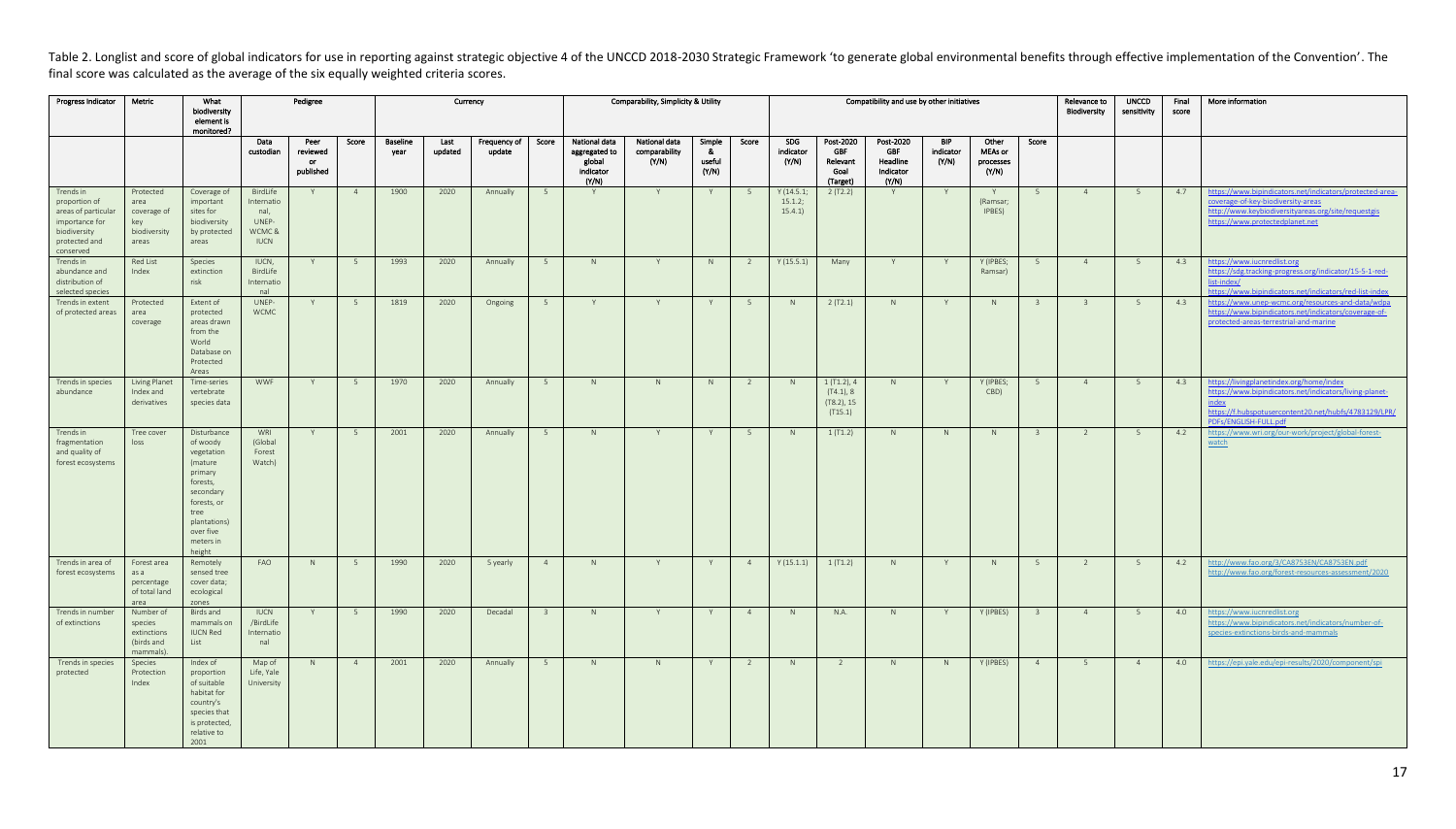| Progress Indicator                                                                                           | Metric                                                                                                                          | What<br>biodiversity<br>element is<br>monitored?                                                                                                  |                                               | Pedigree                              |                         |                         | Currency        |                        |                         | Comparability, Simplicity & Utility                            |                                         |                                  | Compatibility and use by other initiatives |                           |                                                         | Relevance to<br><b>Biodiversity</b>                       | <b>UNCCD</b><br>sensitivity      | Final<br>score                                | More information        |                         |                         |     |                                                                                                                                                                                                                                                                                        |
|--------------------------------------------------------------------------------------------------------------|---------------------------------------------------------------------------------------------------------------------------------|---------------------------------------------------------------------------------------------------------------------------------------------------|-----------------------------------------------|---------------------------------------|-------------------------|-------------------------|-----------------|------------------------|-------------------------|----------------------------------------------------------------|-----------------------------------------|----------------------------------|--------------------------------------------|---------------------------|---------------------------------------------------------|-----------------------------------------------------------|----------------------------------|-----------------------------------------------|-------------------------|-------------------------|-------------------------|-----|----------------------------------------------------------------------------------------------------------------------------------------------------------------------------------------------------------------------------------------------------------------------------------------|
|                                                                                                              |                                                                                                                                 |                                                                                                                                                   | Data<br>custodian                             | Peer<br>reviewed<br>- or<br>published | Score                   | <b>Baseline</b><br>year | Last<br>updated | Frequency of<br>update | Score                   | National data<br>aggregated to<br>global<br>indicator<br>(Y/N) | National data<br>comparability<br>(Y/N) | Simple<br>-84<br>useful<br>(Y/N) | Score                                      | SDG<br>indicator<br>(Y/N) | Post-2020<br><b>GBF</b><br>Relevant<br>Goal<br>(Target) | Post-2020<br><b>GBF</b><br>Headline<br>Indicator<br>(Y/N) | <b>BIP</b><br>indicator<br>(Y/N) | Other<br><b>MEAs or</b><br>processes<br>(Y/N) | Score                   |                         |                         |     |                                                                                                                                                                                                                                                                                        |
|                                                                                                              |                                                                                                                                 | baseline<br>year                                                                                                                                  |                                               |                                       |                         |                         |                 |                        |                         |                                                                |                                         |                                  |                                            |                           |                                                         |                                                           |                                  |                                               |                         |                         |                         |     |                                                                                                                                                                                                                                                                                        |
| Trends in area of<br>forest ecosystems                                                                       | Primary<br>forest loss                                                                                                          | Remotely<br>sensed tree<br>cover data                                                                                                             | WRI<br>(Global<br>Forest<br>Watch)            |                                       | $\overline{4}$          | 2001                    | 2019            | Annually               | 5 <sup>5</sup>          | N                                                              | Y                                       | Y                                | $\overline{4}$                             | N                         | 1(T1.2)                                                 | N                                                         | N                                | N                                             | $\overline{2}$          | $\overline{2}$          | 5                       | 3.7 | https://www.globalforestwatch.org                                                                                                                                                                                                                                                      |
| Trends in number<br>of extinctions                                                                           | Number of<br>extinctions<br>prevented by<br>conservation<br>action                                                              | Birds and<br>mammals on<br><b>IUCN Red</b><br>List                                                                                                | <b>IUCN</b><br>/BirdLife<br>Internatio<br>nal |                                       | 5                       | 1993                    | 2020            | Decadal                | $\overline{\mathbf{3}}$ | N                                                              | N                                       | Y                                | $\overline{\mathbf{3}}$                    | N                         | N.A.                                                    | N                                                         | Y                                | N                                             | $\overline{\mathbf{3}}$ | $\overline{\mathbf{3}}$ | 5 <sup>5</sup>          | 3.7 | https://www.birdlife.org/worldwide/news/conservation-<br>action-has-prevented-least-28-extinctions-1993<br>https://conbio.onlinelibrary.wiley.com/doi/full/10.1111/c<br>onl.12762<br>https://www.bipindicators.net/indicators/number-of-<br>extinctions-avoided                        |
| Trends in integrity<br>(extent, rate of<br>change,<br>connectivity,<br>fragementation)<br>for all ecosystems | Species<br>Habitat Index                                                                                                        | Index of<br>proportion<br>of suitable<br>habitat for<br>country's<br>species that<br>remain<br>intact,<br>relative to<br>2001<br>baseline<br>vear | Map of<br>Life, Yale<br>University<br>, NGS   | Y                                     | $\overline{4}$          | 2001                    | 2020            | Annually               | 5 <sup>5</sup>          | N                                                              | N                                       | Y                                | $\overline{2}$                             | N                         | 1(T1.2), 8<br>$(T8.2)$ , 11<br>(T11.2)                  | Y                                                         | N                                | Y (IPBES)                                     | $\overline{4}$          | 4                       | $\overline{\mathbf{3}}$ | 3.7 | https://epi.yale.edu/epi-results/2020/component/shi                                                                                                                                                                                                                                    |
| Trends in areas of<br>particular<br>importance for<br>biodiversity<br>conserved;                             | Area of<br>certified<br>forest areas<br>under<br>sustainable<br>management                                                      | Country-<br>level<br>certified<br>forest<br>(natural and<br>plantation)<br>areas - FSC<br>and PEFC                                                | <b>FSC</b>                                    | N                                     | $\overline{\mathbf{3}}$ | 2012                    | 2019            | Monthly                | $\overline{4}$          | Y                                                              | Y                                       | Y                                | $5\overline{5}$                            | Y(15.2.1)                 | 2(T2.2), 3<br>(T3.1)                                    | N                                                         | Y                                | N                                             | $\overline{4}$          | $\overline{2}$          | $\overline{3}$          | 3.5 | https://fsc.org/en/facts-figures                                                                                                                                                                                                                                                       |
| Trends in the<br>diversity of wild<br>species                                                                | Comprehensi<br>veness of<br>conservation<br>$\circ$ f<br>socioeconom<br>ically as well<br>as culturally<br>valuable<br>species. | Wild plant<br>diversity<br>protection<br>ex situ (e.g.<br>seedbanks)<br>and in situ<br>(e.g.<br>protected<br>areas)                               | <b>CIAT</b>                                   | Y                                     | $\overline{4}$          | $\overline{?}$          | 2018            | every 3-5<br>years     | $\overline{\mathbf{3}}$ | Y                                                              | N                                       | N                                | $\overline{2}$                             | N <sub>1</sub>            | N.A.                                                    | N                                                         | Y                                | N                                             | $\overline{\mathbf{3}}$ | $\overline{\mathbf{3}}$ | 5 <sup>5</sup>          | 3.3 | https://www.sciencedirect.com/science/article/pii/S14701<br>60X18308781?via%3Dihub<br>https://www.bipindicators.net/indicators/comprehensive<br>ness-of-conservation-of-socioeconomically-as-well-as-<br>culturally-valuable-species<br>https://ciat.cgiar.org/usefulplants-indicator/ |
| Trends in<br>ecological limits<br>reached or<br>surpassed                                                    | Ecological<br>Footprint                                                                                                         | Land uses:<br>cropland,<br>grazing land,<br>fishing<br>grounds,<br>built-up<br>land, forest<br>area, plus<br>carbon<br>demand on<br>land          | Global<br>Footprint<br>Network                |                                       | 5                       | 1961                    | 2020            | Annually               | 5                       |                                                                | Y                                       | N                                | $\overline{\mathbf{3}}$                    | N.                        | 14<br>$(T14.1)$ ,<br>15 (T15.1)                         | N                                                         | Y                                | N                                             | $\overline{\mathbf{3}}$ | $\overline{\mathbf{3}}$ | -1                      | 3.3 | https://www.footprintnetwork.org/our-work/ecological-<br>footprint/                                                                                                                                                                                                                    |
| Trends in<br>ecological<br>representativenes<br>s of areas<br>conserved                                      | Protected<br>Area<br>Representati<br>veness Index<br>(PARC-<br>Representati<br>veness)                                          | Index of<br>proportional<br>protection of<br>all land cells<br>ecologically<br>similar to<br>cell of<br>interest                                  | <b>CSIRO</b>                                  | Y                                     | $\overline{4}$          | <b>NA</b>               | 2020            | <b>NA</b>              | $\overline{2}$          | N                                                              | Y                                       | N                                | $\overline{\mathbf{3}}$                    | N                         | 2(T2.3)                                                 | N                                                         | Y                                | N                                             | $\overline{\mathbf{3}}$ | 5 <sup>5</sup>          | $\overline{\mathbf{3}}$ | 3.3 | https://www.bipindicators.net/indicators/protected-area-<br>connectedness-index-parc-connectedness<br><u>https://research.csiro.au/macroecologicalmodelling/resea</u><br>rch-areas/indicators-biodiversity-change/                                                                     |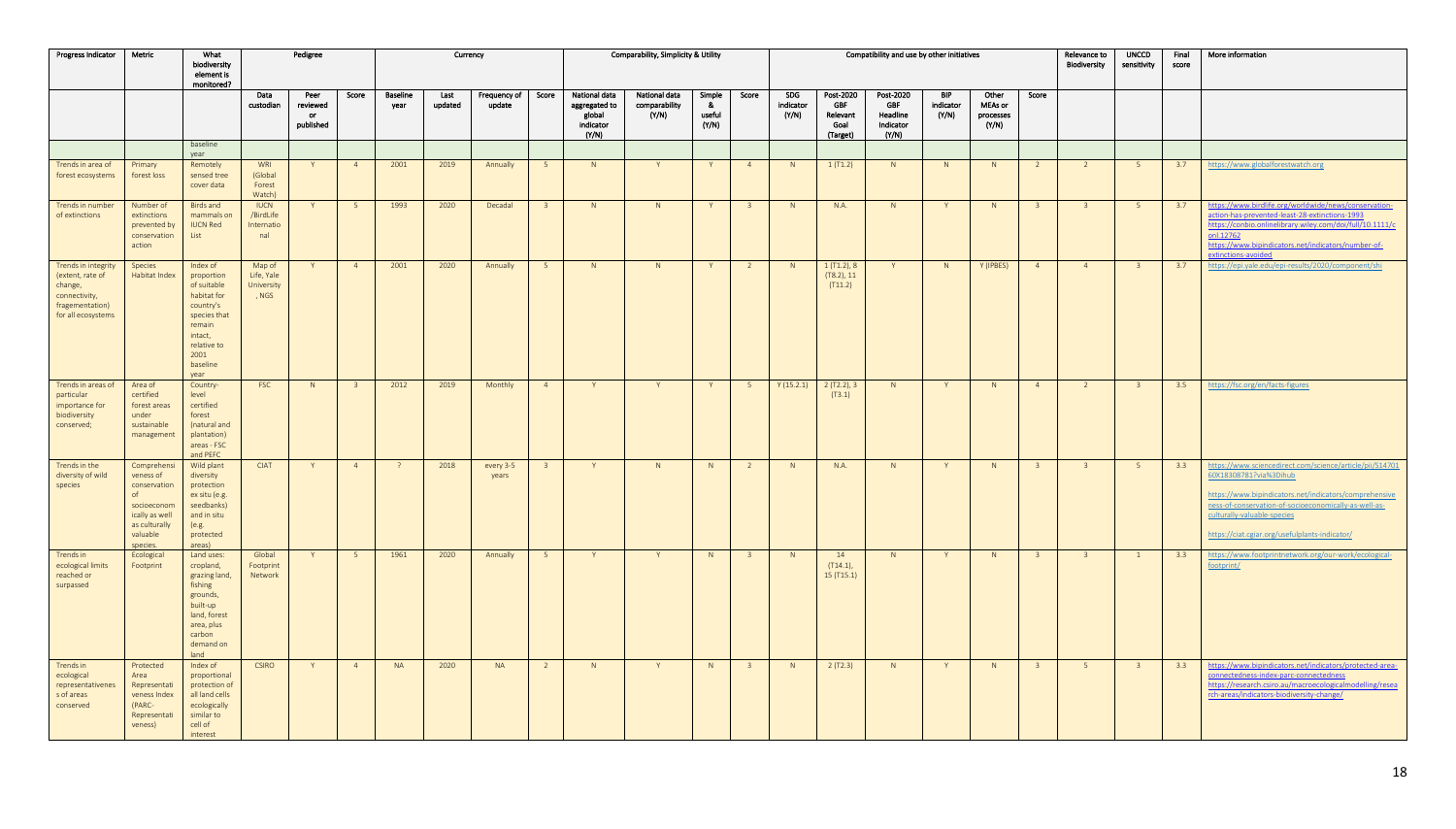| <b>Progress Indicator</b>                                                                                    | Metric                                                                        | What<br>biodiversity<br>element is<br>monitored?                                                                                                       |                                                                                                                         | Pedigree                      |                         |                         | Currency        |                        |                         |                                                                | Comparability, Simplicity & Utility     |                                   |                         |                           |                                                         | Compatibility and use by other initiatives                |                           |                                               |                         | Relevance to<br><b>Biodiversity</b> | <b>UNCCD</b><br>sensitivity | Final<br>score | More information                                                                                                                                                                                            |
|--------------------------------------------------------------------------------------------------------------|-------------------------------------------------------------------------------|--------------------------------------------------------------------------------------------------------------------------------------------------------|-------------------------------------------------------------------------------------------------------------------------|-------------------------------|-------------------------|-------------------------|-----------------|------------------------|-------------------------|----------------------------------------------------------------|-----------------------------------------|-----------------------------------|-------------------------|---------------------------|---------------------------------------------------------|-----------------------------------------------------------|---------------------------|-----------------------------------------------|-------------------------|-------------------------------------|-----------------------------|----------------|-------------------------------------------------------------------------------------------------------------------------------------------------------------------------------------------------------------|
|                                                                                                              |                                                                               |                                                                                                                                                        | Data<br>custodian                                                                                                       | Peer<br>reviewed<br>published | Score                   | <b>Baseline</b><br>year | Last<br>updated | Frequency of<br>update | Score                   | National data<br>aggregated to<br>global<br>indicator<br>(Y/N) | National data<br>comparability<br>(Y/N) | Simple<br>- 82<br>useful<br>(Y/N) | Score                   | SDG<br>indicator<br>(Y/N) | Post-2020<br><b>GBF</b><br>Relevant<br>Goal<br>(Target) | Post-2020<br><b>GBF</b><br>Headline<br>Indicator<br>(Y/N) | BIP<br>indicator<br>(Y/N) | Other<br><b>MEAs or</b><br>processes<br>(Y/N) | Score                   |                                     |                             |                |                                                                                                                                                                                                             |
| Trends in integrity<br>(extent, rate of<br>change,<br>connectivity,<br>fragementation)<br>for all ecosystems | Ecosystem<br>Intactness<br>Index                                              | Habitat loss;<br>habitat<br>quality;<br>habitat<br>fragmentatio                                                                                        | Wildlife<br>Conservat<br>ion<br>Society                                                                                 | Y                             | $\overline{4}$          | 2020                    | 2020            | Annually               | $\overline{\mathbf{3}}$ | N                                                              | N                                       | N                                 | $\mathbf{1}$            | N                         | 1(T1.2;<br>T1.4;<br>$T1.5$ ), 2<br>(T2.5)               | N                                                         | N                         | N                                             | $\overline{2}$          | 4                                   | 5 <sup>5</sup>              | 3.2            | https://conbio.onlinelibrary.wiley.com/doi/pdf/10.1111/c<br>onl.12692                                                                                                                                       |
| Trend in<br>connectivity of<br>protected areas                                                               | Protected<br>Area<br>Connectedne<br>ss Index<br>(PARC-<br>Connectedne<br>ss). | Index of<br>protected<br>area<br>connectivity<br>to other<br>protected<br>areas and<br>nearby<br>primary<br>vegetation in<br>non-<br>protected<br>land | <b>CSIRO</b>                                                                                                            | Y                             | $\overline{4}$          | <b>NA</b>               | 2020            | <b>NA</b>              | $\overline{2}$          | N                                                              | Y                                       | N                                 | $\overline{\mathbf{3}}$ | N                         | 1(T1.5), 2<br>(T2.5)                                    | N                                                         | Y                         | N                                             | $\overline{\mathbf{3}}$ | $\overline{\mathbf{3}}$             | $\overline{3}$              | 3.0            | https://www.bipindicators.net/indicators/protected-area-<br>connectedness-index-parc-connectedness<br>https://research.csiro.au/macroecologicalmodelling/resea<br>rch-areas/indicators-biodiversity-change/ |
| Trends in habitat<br>connectivity                                                                            | Bioclimatic<br>Ecosystem<br>Resilience<br>Index (BERI)                        | Habitat<br>connectivity;<br>composition<br>al similarity;                                                                                              | <b>CSIRO</b>                                                                                                            | Y                             | $\overline{4}$          | 2005                    | 2015            | 5-yearly               | $\overline{\mathbf{3}}$ | N                                                              | N                                       | N                                 | $\overline{1}$          | N                         | 1(T1.5)                                                 | N                                                         | Y                         | N                                             | $\overline{\mathbf{3}}$ | 3 <sup>2</sup>                      | $\overline{\mathbf{3}}$     | 2.8            | https://www.sciencedirect.com/science/article/abs/pii/S1<br>470160X2030491X                                                                                                                                 |
| Trends in<br>ecosystem<br>functional<br>diversity                                                            | Ecosystem<br>Functional<br>Types                                              | Primary<br>productivity                                                                                                                                | EC JRC<br>and<br>University<br>of<br>Copenhag<br>en                                                                     | Y                             | $\overline{3}$          | 2011                    | 2011            | <b>NA</b>              | $\overline{\mathbf{3}}$ | N                                                              | N                                       | N                                 | 1                       | N                         | N.A.                                                    | N                                                         | N                         | N                                             | <sup>1</sup>            | 4                                   | 5                           | 2.8            |                                                                                                                                                                                                             |
| Trends in extent<br>and rate of<br>change of<br>terrestrial<br>ecosystems                                    | Biodiversity<br>Habitat Index                                                 | Habitat<br>remaining;<br>ecological<br>similarity                                                                                                      | <b>CSIRO</b>                                                                                                            | N                             | $\mathbf{1}$            | 2005                    | 2015            | 5-yearly               | $\overline{3}$          | N                                                              | N                                       | N                                 | 1                       | N                         | 1(T1.2)                                                 | N                                                         | Y                         | N                                             | $\overline{\mathbf{3}}$ | 4                                   | 3 <sup>2</sup>              | 2.5            | https://www.bipindicators.net/indicators/biodiversity-<br>habitat-index                                                                                                                                     |
| Trends in integrity<br>(extent, rate of<br>change,<br>connectivity,<br>fragementation)<br>for all ecosystems | Biodiversity<br>Intactness<br>Index                                           | Species<br>richness and<br>abunance,<br>and<br>response to<br>land use<br>pressures                                                                    | Natural<br>History<br>Museum<br>London.<br>UCL and<br>UNEP-<br><b>WCMC</b>                                              | Y                             | $\overline{\mathbf{3}}$ | 2005                    | 2005            | <b>NA</b>              | $\mathbf{1}$            | N                                                              | N                                       | N                                 | $\overline{1}$          | N                         | N.A.                                                    | N                                                         | N                         | N                                             | $\overline{1}$          | 4                                   | 5 <sup>5</sup>              | 2.5            | https://science.sciencemag.org/content/353/6296/288<br>https://bit.ly/3iut7Zt<br>https://www.nature.com/articles/nature03289                                                                                |
| Trends in<br>ecological limits<br>reached or<br>surpassed                                                    | Human<br>Appropriatio<br>n of Net<br>Primary<br>Production<br>(HANPP)         | Remotely<br>sensed NPP;<br>land use<br>change;<br>harvested<br>biomass, e.g.<br>crops and<br>timber                                                    | Institute<br>of Social<br>Ecology<br>(SEC),<br>University<br>of Natural<br>Resources<br>and Life<br>Sciences,<br>Vienna |                               | $\overline{4}$          | 1960                    | 2005            | <b>NA</b>              | $\overline{3}$          | N                                                              | N                                       | N                                 | -1                      | N                         | 14 (T14.1)                                              | N                                                         | Y                         | N                                             | $\overline{\mathbf{3}}$ | $\overline{2}$                      | $\mathbf{1}$                | 2.3            | https://www.bipindicators.net/indicators/human-<br>appropriation-of-net-primary-production-hanpp<br>https://www.pnas.org/content/110/25/10324                                                               |
| Trends in extent<br>of natural intact /<br>wilderness                                                        | Human<br>Footprint<br>Index                                                   | Land use:<br>built land,<br>cropland,<br>pasture,<br>human<br>population<br>density,<br>nightlights,<br>railways,<br>roads,                            | Wildlife<br>Conservat<br>ion<br>Society                                                                                 | Y                             | $\overline{4}$          | 1993                    | 2009            | <b>NA</b>              | $\overline{\mathbf{3}}$ | N                                                              | N                                       | N                                 | $\overline{1}$          | N                         | 1(T1.2;<br>T1.3)                                        | N                                                         | N                         | N                                             | $\overline{2}$          | $\mathbf{1}$                        | $\mathbf{1}$                | 2.0            | https://www.nature.com/articles/ncomms12558<br>https://wcshumanfootprint.org                                                                                                                                |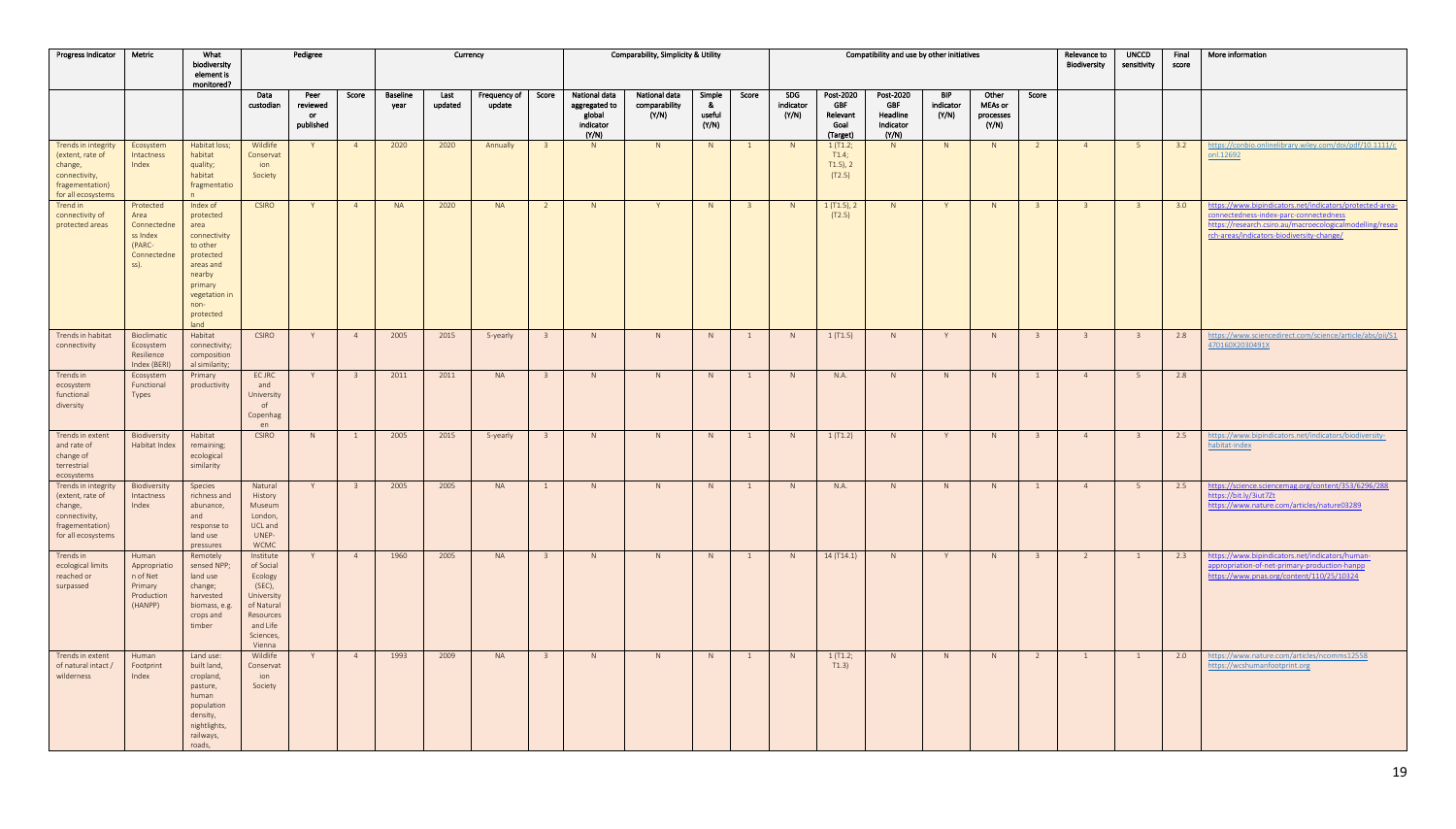| Progress Indicator | Metric | What<br>biodiversity<br>element is<br>monitored? |                   | Comparability, Simplicity & Utility<br>Compatibility and use by other initiatives<br>Pedigree<br>Currency |       |                  |                 |                        |       |                                                                |                                         |                 | Relevance to<br><b>Biodiversity</b> | <b>UNCCD</b><br>sensitivity | Final<br>score                                          | More information                                          |                                  |                                               |       |  |  |  |  |
|--------------------|--------|--------------------------------------------------|-------------------|-----------------------------------------------------------------------------------------------------------|-------|------------------|-----------------|------------------------|-------|----------------------------------------------------------------|-----------------------------------------|-----------------|-------------------------------------|-----------------------------|---------------------------------------------------------|-----------------------------------------------------------|----------------------------------|-----------------------------------------------|-------|--|--|--|--|
|                    |        |                                                  | Data<br>custodian | Peer<br>reviewed<br>published                                                                             | Score | Baseline<br>year | Last<br>updated | Frequency of<br>update | Score | National data<br>aggregated to<br>global<br>indicator<br>(Y/N) | National data<br>comparability<br>(Y/N) | Simple<br>usefu | Score                               | SDG<br>indicator<br>(Y/N)   | Post-2020<br><b>GBF</b><br>Relevant<br>Goal<br>(Target) | Post-2020<br><b>GBF</b><br>Headline<br>Indicator<br>(Y/N) | <b>BIP</b><br>indicator<br>(Y/N) | Other<br><b>MEAs or</b><br>processes<br>(N/N) | Score |  |  |  |  |
|                    |        | navigable<br>waterways                           |                   |                                                                                                           |       |                  |                 |                        |       |                                                                |                                         |                 |                                     |                             |                                                         |                                                           |                                  |                                               |       |  |  |  |  |